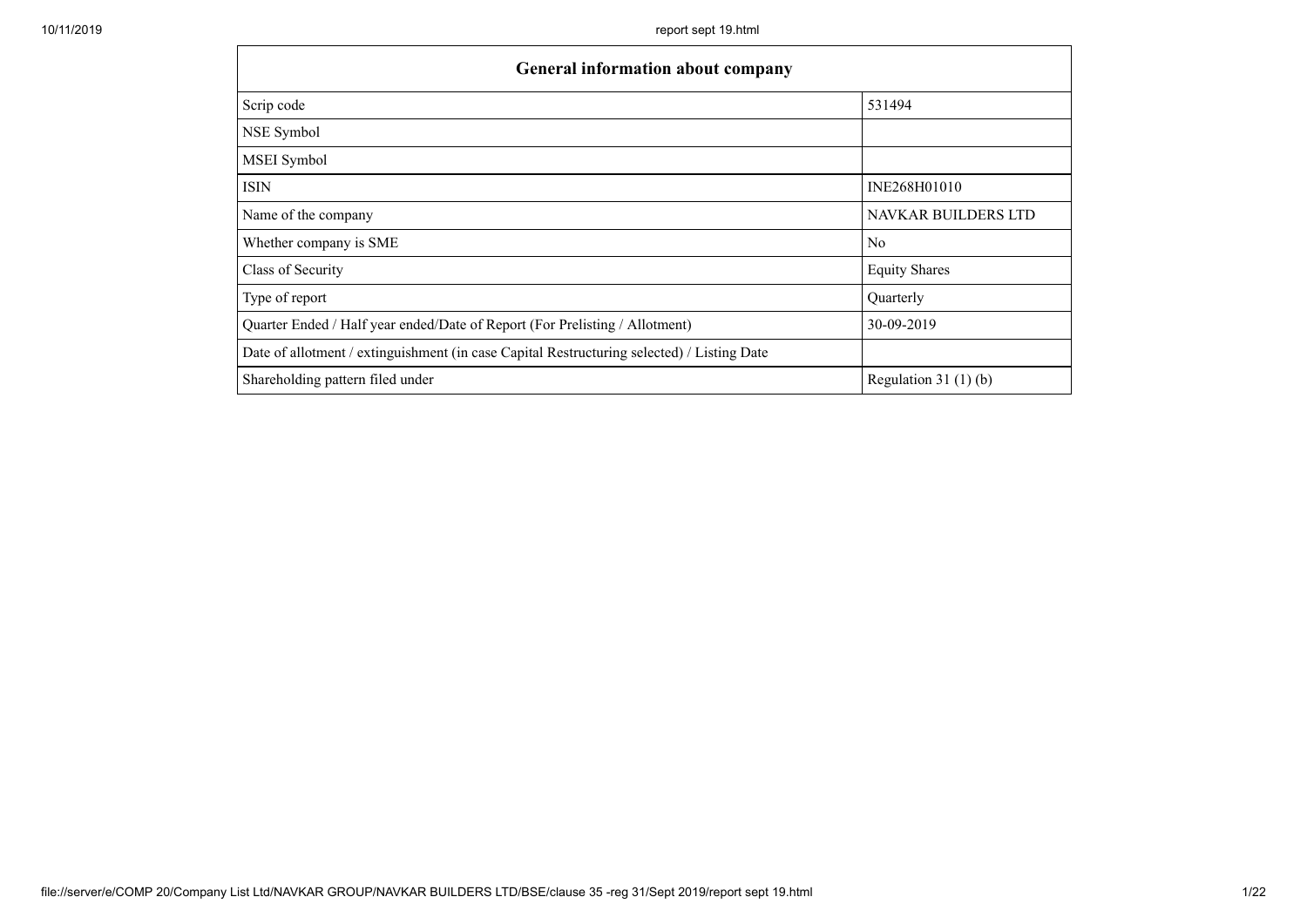|            | <b>Declaration</b>                                                                          |                |                                |                       |                             |  |  |  |  |
|------------|---------------------------------------------------------------------------------------------|----------------|--------------------------------|-----------------------|-----------------------------|--|--|--|--|
| Sr.<br>No. | Particular                                                                                  | Yes/No         | Promoter and<br>Promoter Group | Public<br>shareholder | Non Promoter-<br>Non Public |  |  |  |  |
|            | Whether the Listed Entity has issued any partly paid up shares?                             | N <sub>0</sub> | No                             | No                    | No                          |  |  |  |  |
| 2          | Whether the Listed Entity has issued any Convertible Securities<br>$\overline{\mathcal{L}}$ | N <sub>o</sub> | N <sub>0</sub>                 | N <sub>0</sub>        | N <sub>0</sub>              |  |  |  |  |
| 3          | Whether the Listed Entity has issued any Warrants?                                          | N <sub>0</sub> | N <sub>0</sub>                 | N <sub>0</sub>        | N <sub>0</sub>              |  |  |  |  |
| 4          | Whether the Listed Entity has any shares against which<br>depository receipts are issued?   | N <sub>0</sub> | N <sub>0</sub>                 | N <sub>0</sub>        | N <sub>0</sub>              |  |  |  |  |
| 5          | Whether the Listed Entity has any shares in locked-in?                                      | Yes            | No                             | Yes                   | N <sub>0</sub>              |  |  |  |  |
| 6          | Whether any shares held by promoters are pledge or otherwise<br>encumbered?                 | No             | N <sub>0</sub>                 |                       |                             |  |  |  |  |
| 7          | Whether company has equity shares with differential voting<br>rights?                       | No             | N <sub>0</sub>                 | N <sub>0</sub>        | No                          |  |  |  |  |
| 8          | Whether the listed entity has any significant beneficial owner?                             | Yes            |                                |                       |                             |  |  |  |  |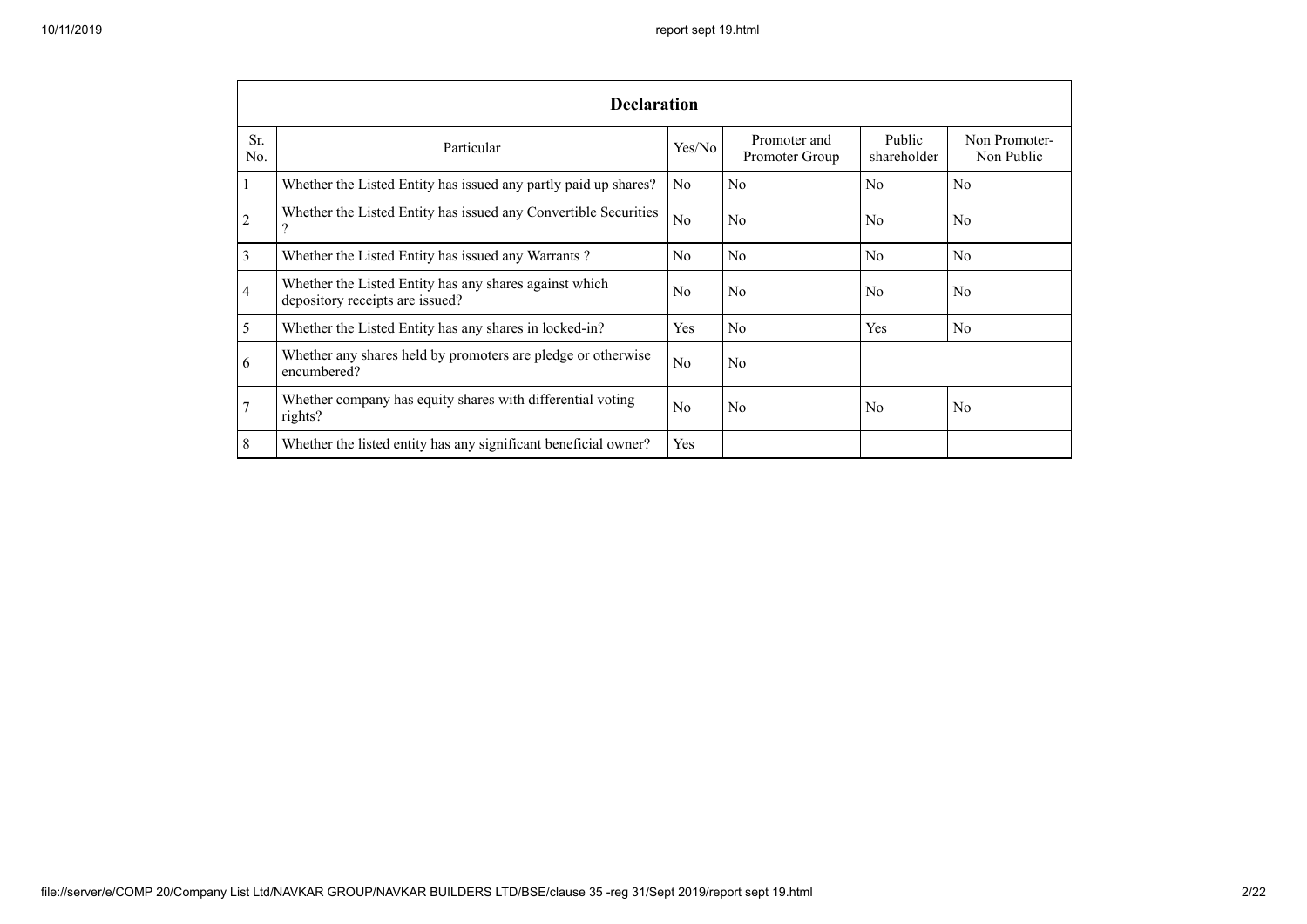|                 |                                                |                |                       |                             |                          |                              | Table I - Summary Statement holding of specified securities |                           |                                                                  |          |                     |  |
|-----------------|------------------------------------------------|----------------|-----------------------|-----------------------------|--------------------------|------------------------------|-------------------------------------------------------------|---------------------------|------------------------------------------------------------------|----------|---------------------|--|
|                 | Category                                       | Nos. Of        | No. of<br>fully paid  | No. Of<br>Partly<br>paid-up | No. Of<br>shares         | Total nos.<br>shares         | Shareholding as a<br>$%$ of total no. of                    |                           | Number of Voting Rights held in each<br>class of securities (IX) |          |                     |  |
| Category<br>(I) | of<br>shareholder                              | shareholders   | up equity             | equity                      | underlying<br>Depository | held (VII)                   | shares (calculated<br>as per SCRR,                          | No of Voting (XIV) Rights |                                                                  |          | Total as a          |  |
|                 | (II)                                           | (III)          | shares<br>held $(IV)$ | shares<br>held<br>(V)       | Receipts<br>(VI)         | $= (IV) +$<br>$(V)$ + $(VI)$ | 1957) (VIII) As a<br>% of $(A+B+C2)$                        | Class eg:<br>X            | Class<br>eg:y                                                    | Total    | $%$ of<br>$(A+B+C)$ |  |
| (A)             | Promoter<br>&<br>Promoter<br>Group             | $\overline{2}$ | 6970700               |                             |                          | 6970700                      | 35.06                                                       | 6970700                   |                                                                  | 6970700  | 35.06               |  |
| (B)             | Public                                         | 1736           | 12913100              |                             |                          | 12913100                     | 64.94                                                       | 12913100                  |                                                                  | 12913100 | 64.94               |  |
| (C)             | Non<br>Promoter-<br>Non Public                 |                |                       |                             |                          |                              |                                                             |                           |                                                                  |          |                     |  |
| (C1)            | <b>Shares</b><br>underlying<br><b>DRs</b>      |                |                       |                             |                          |                              |                                                             |                           |                                                                  |          |                     |  |
| (C2)            | Shares held<br>by<br>Employee<br><b>Trusts</b> |                |                       |                             |                          |                              |                                                             |                           |                                                                  |          |                     |  |
|                 | Total                                          | 1738           | 19883800              |                             |                          | 19883800                     | 100                                                         | 19883800                  |                                                                  | 19883800 | 100                 |  |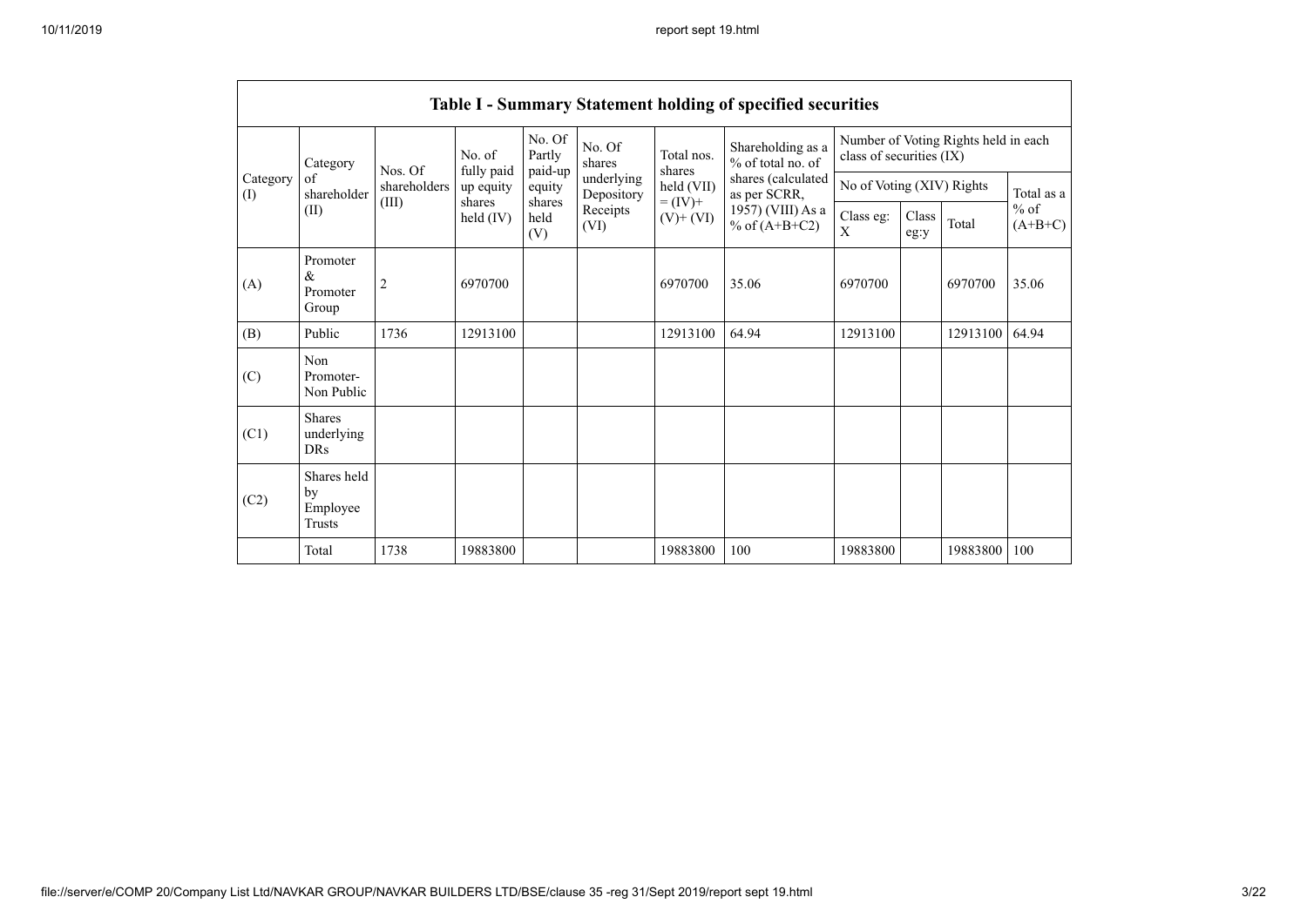|          |                                                |                                                 |                                       |                                                                                                                                                                                                                                                                                                       | Table I - Summary Statement holding of specified securities |                                                  |            |                                                                               |                                |                                       |
|----------|------------------------------------------------|-------------------------------------------------|---------------------------------------|-------------------------------------------------------------------------------------------------------------------------------------------------------------------------------------------------------------------------------------------------------------------------------------------------------|-------------------------------------------------------------|--------------------------------------------------|------------|-------------------------------------------------------------------------------|--------------------------------|---------------------------------------|
| Category | Category<br>of                                 | No. Of<br><b>Shares</b><br>Underlying           | No. of<br><b>Shares</b><br>Underlying | Shareholding, as a<br>No. Of Shares<br>% assuming full<br>conversion of<br>Underlying<br>Outstanding<br>convertible<br>convertible<br>securities (as a<br>securities and<br>percentage of<br>diluted share<br>No. Of<br>capital) (XI)=<br>Warrants (Xi)<br>$(VII)+(X)$ As a % of<br>(a)<br>$(A+B+C2)$ |                                                             | Number of<br>Locked in shares<br>(XII)           |            | Number of<br><b>Shares</b><br>pledged or<br>otherwise<br>encumbered<br>(XIII) |                                | Number of<br>equity shares<br>held in |
| (I)      | shareholder<br>(II)                            | Outstanding<br>convertible<br>securities<br>(X) | Outstanding<br>Warrants<br>$(X_i)$    |                                                                                                                                                                                                                                                                                                       | No. $(a)$                                                   | As a<br>$%$ of<br>total<br>Shares<br>held<br>(b) | No.<br>(a) | As a<br>$%$ of<br>total<br><b>Shares</b><br>held<br>(b)                       | dematerialized<br>form $(XIV)$ |                                       |
| (A)      | Promoter<br>$\&$<br>Promoter<br>Group          |                                                 |                                       |                                                                                                                                                                                                                                                                                                       | 35.06                                                       |                                                  |            |                                                                               |                                | 6970700                               |
| (B)      | Public                                         |                                                 |                                       |                                                                                                                                                                                                                                                                                                       | 64.94                                                       | 2430500                                          | 18.82      |                                                                               |                                | 12498500                              |
| (C)      | Non<br>Promoter-<br>Non Public                 |                                                 |                                       |                                                                                                                                                                                                                                                                                                       |                                                             |                                                  |            |                                                                               |                                |                                       |
| (C1)     | <b>Shares</b><br>underlying<br><b>DRs</b>      |                                                 |                                       |                                                                                                                                                                                                                                                                                                       |                                                             |                                                  |            |                                                                               |                                |                                       |
| (C2)     | Shares held<br>by<br>Employee<br><b>Trusts</b> |                                                 |                                       |                                                                                                                                                                                                                                                                                                       |                                                             |                                                  |            |                                                                               |                                |                                       |
|          | Total                                          |                                                 |                                       |                                                                                                                                                                                                                                                                                                       | 100                                                         | 2430500                                          | 12.22      |                                                                               |                                | 19469200                              |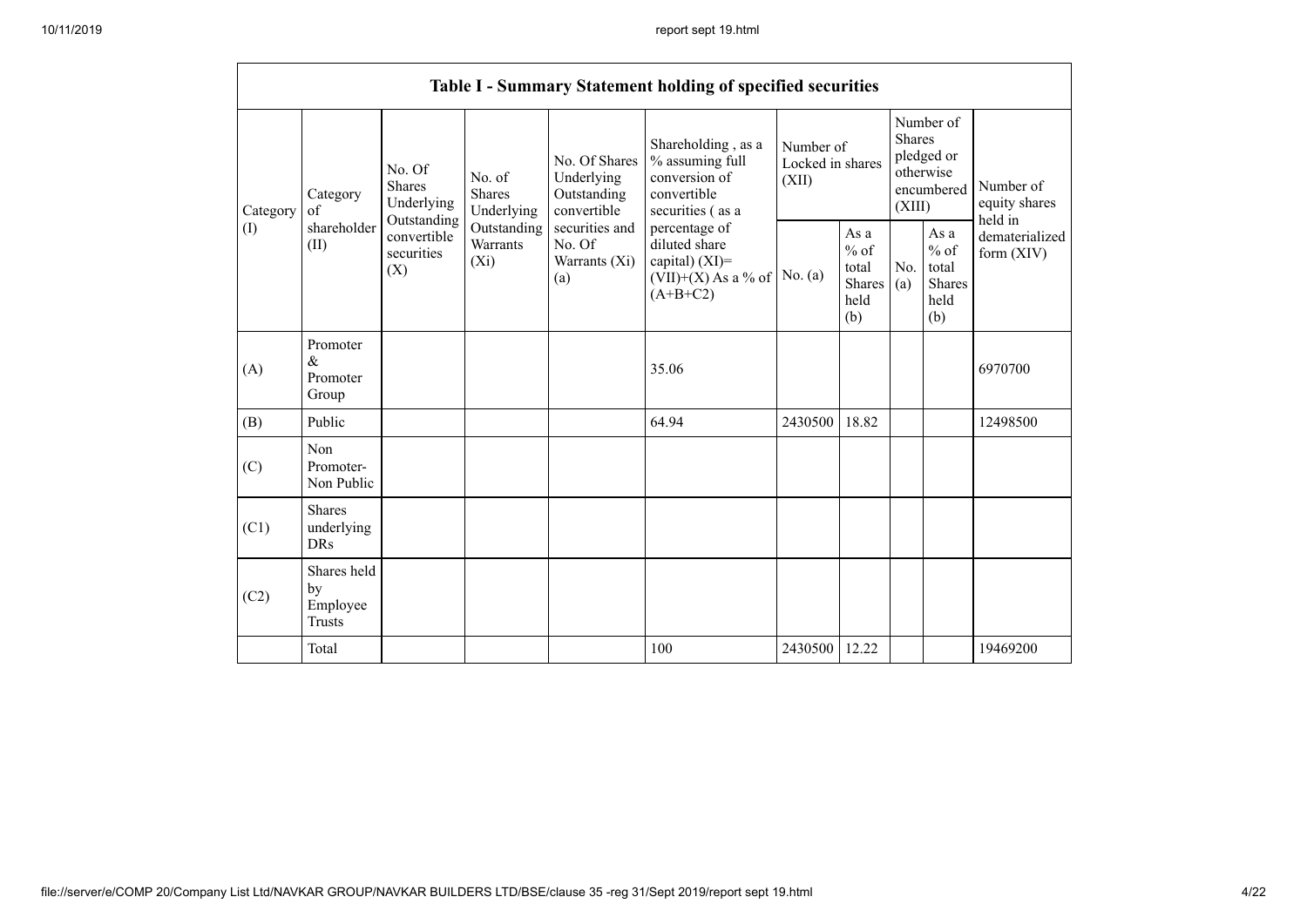|                                                                                                | Table II - Statement showing shareholding pattern of the Promoter and Promoter Group                               |                         |                                                         |                                                                                                                                           |               |            |                                           |                          |                    |                                      |       |
|------------------------------------------------------------------------------------------------|--------------------------------------------------------------------------------------------------------------------|-------------------------|---------------------------------------------------------|-------------------------------------------------------------------------------------------------------------------------------------------|---------------|------------|-------------------------------------------|--------------------------|--------------------|--------------------------------------|-------|
|                                                                                                |                                                                                                                    |                         | No. of                                                  | No.<br>Of<br>Partly                                                                                                                       | No. Of        | Total nos. | Shareholding<br>as a % of<br>total no. of | class of securities (IX) |                    | Number of Voting Rights held in each |       |
| Sr.                                                                                            | Category $\&$<br>Name of the                                                                                       | Nos. Of<br>shareholders | fully paid<br>up equity                                 | shares<br>shares<br>paid-<br>shares<br>No of Voting (XIV) Rights<br>held<br>underlying<br>(calculated as<br>up<br>Depository<br>$(VII) =$ |               |            |                                           |                          | Total<br>as a $\%$ |                                      |       |
|                                                                                                | Shareholders (I)<br>shares<br>(III)<br>equity<br>$(IV)+$<br>Receipts<br>held (IV)<br>shares<br>(VI)<br>held<br>(V) | $(V)$ + $(VI)$          | per SCRR,<br>1957) (VIII)<br>As a $\%$ of<br>$(A+B+C2)$ | Class eg:<br>$\mathbf X$                                                                                                                  | Class<br>eg:y | Total      | of<br>Total<br>Voting<br>rights           |                          |                    |                                      |       |
| A                                                                                              | Table II - Statement showing shareholding pattern of the Promoter and Promoter Group                               |                         |                                                         |                                                                                                                                           |               |            |                                           |                          |                    |                                      |       |
| (1)                                                                                            | Indian                                                                                                             |                         |                                                         |                                                                                                                                           |               |            |                                           |                          |                    |                                      |       |
| (a)                                                                                            | Individuals/Hindu<br>undivided Family                                                                              | 1                       | 1161250                                                 |                                                                                                                                           |               | 1161250    | 5.84                                      | 1161250                  |                    | 1161250                              | 5.84  |
| (d)                                                                                            | Any Other<br>(specify)                                                                                             | 1                       | 5809450                                                 |                                                                                                                                           |               | 5809450    | 29.22                                     | 5809450                  |                    | 5809450                              | 29.22 |
| Sub-Total<br>(A)(1)                                                                            |                                                                                                                    | $\overline{2}$          | 6970700                                                 |                                                                                                                                           |               | 6970700    | 35.06                                     | 6970700                  |                    | 6970700                              | 35.06 |
| (2)                                                                                            | Foreign                                                                                                            |                         |                                                         |                                                                                                                                           |               |            |                                           |                          |                    |                                      |       |
| Total<br>Shareholding<br>of Promoter<br>and<br>Promoter<br>Group $(A)=$<br>$(A)(1)+(A)$<br>(2) |                                                                                                                    | $\overline{c}$          | 6970700                                                 |                                                                                                                                           |               | 6970700    | 35.06                                     | 6970700                  |                    | 6970700                              | 35.06 |
| B                                                                                              | Table III - Statement showing shareholding pattern of the Public shareholder                                       |                         |                                                         |                                                                                                                                           |               |            |                                           |                          |                    |                                      |       |
| (1)                                                                                            | Institutions                                                                                                       |                         |                                                         |                                                                                                                                           |               |            |                                           |                          |                    |                                      |       |
| (3)                                                                                            | Non-institutions                                                                                                   |                         |                                                         |                                                                                                                                           |               |            |                                           |                          |                    |                                      |       |
| (a(i))                                                                                         | Individuals -<br><i>i.Individual</i><br>shareholders<br>holding nominal<br>share capital up<br>to Rs. 2 lakhs.     | 1633                    | 1393107                                                 |                                                                                                                                           |               | 1393107    | 7.01                                      | 1393107                  |                    | 1393107                              | 7.01  |
| (a(ii))                                                                                        | Individuals - ii.<br>Individual<br>shareholders<br>holding nominal                                                 | 47                      | 6145599                                                 |                                                                                                                                           |               | 6145599    | 30.91                                     | 6145599                  |                    | 6145599                              | 30.91 |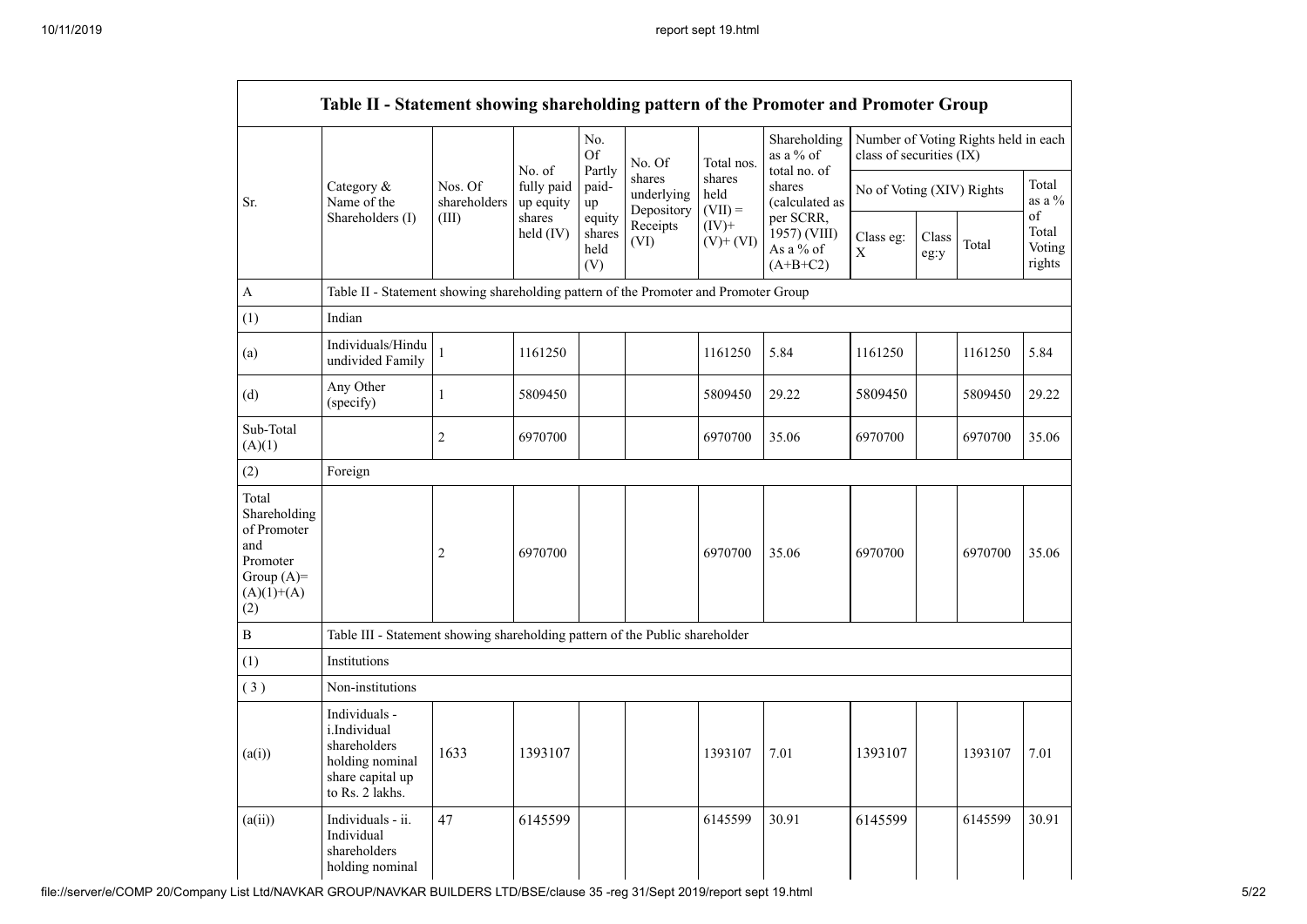|                                                                             | share capital in<br>excess of Rs. 2<br>lakhs.                                                 |      |          |  |                |       |          |                |       |
|-----------------------------------------------------------------------------|-----------------------------------------------------------------------------------------------|------|----------|--|----------------|-------|----------|----------------|-------|
| (e)                                                                         | Any Other<br>(specify)                                                                        | 56   | 5374394  |  | 5374394        | 27.03 | 5374394  | 5374394        | 27.03 |
| Sub-Total<br>(B)(3)                                                         |                                                                                               | 1736 | 12913100 |  | 12913100 64.94 |       | 12913100 | 12913100 64.94 |       |
| <b>Total Public</b><br>Shareholding<br>$(B)=(B)(1)+$<br>$(B)(2)+(B)$<br>(3) |                                                                                               | 1736 | 12913100 |  | 12913100 64.94 |       | 12913100 | 12913100 64.94 |       |
| $\mathbf C$                                                                 | Table IV - Statement showing shareholding pattern of the Non Promoter- Non Public shareholder |      |          |  |                |       |          |                |       |
| Total (<br>$A+B+C2$ )                                                       |                                                                                               | 1738 | 19883800 |  | 19883800       | 100   | 19883800 | 19883800       | 100   |
| Total<br>$(A+B+C)$                                                          |                                                                                               | 1738 | 19883800 |  | 19883800       | 100   | 19883800 | 19883800       | 100   |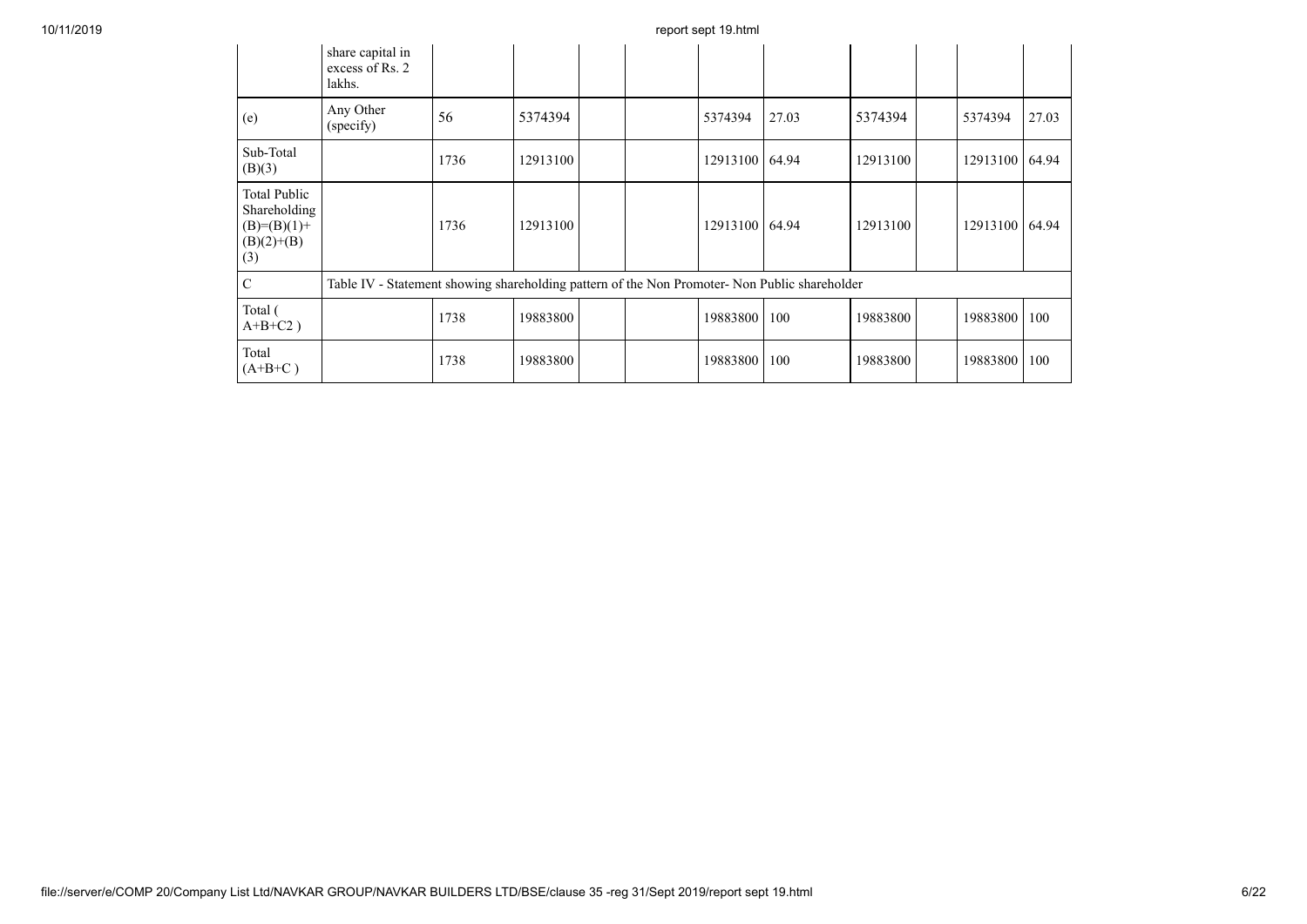|                                                                                             |                         |                                                                                                                                                                                                                                                                                                                                                                                                                                                                   |  | Table II - Statement showing shareholding pattern of the Promoter and Promoter Group |              |                                                         |                                                                  |                                       |                                         |
|---------------------------------------------------------------------------------------------|-------------------------|-------------------------------------------------------------------------------------------------------------------------------------------------------------------------------------------------------------------------------------------------------------------------------------------------------------------------------------------------------------------------------------------------------------------------------------------------------------------|--|--------------------------------------------------------------------------------------|--------------|---------------------------------------------------------|------------------------------------------------------------------|---------------------------------------|-----------------------------------------|
|                                                                                             | No. Of<br><b>Shares</b> | Shareholding, as a<br>No. Of Shares<br>% assuming full<br>No. of<br>Underlying<br>conversion of<br>(XII)<br>convertible<br><b>Shares</b><br>Outstanding<br>Underlying<br>convertible<br>Underlying<br>securities (as a<br>Outstanding<br>securities and<br>Outstanding<br>percentage of<br>convertible<br>Warrants<br>diluted share<br>No. Of<br>securities<br>$(X_i)$<br>Warrants (Xi)<br>capital) $(XI)$ =<br>(X)<br>$(VII)+(X)$ As a %<br>(a)<br>of $(A+B+C2)$ |  | Number of<br>Locked in shares                                                        |              |                                                         | Number of Shares<br>pledged or<br>otherwise<br>encumbered (XIII) | Number of<br>equity shares            |                                         |
| Sr.                                                                                         |                         |                                                                                                                                                                                                                                                                                                                                                                                                                                                                   |  |                                                                                      | No. (a)      | As a<br>$%$ of<br>total<br><b>Shares</b><br>held<br>(b) | No.<br>(a)                                                       | As a % of total<br>Shares held<br>(b) | held in<br>dematerialized<br>form (XIV) |
| A                                                                                           |                         |                                                                                                                                                                                                                                                                                                                                                                                                                                                                   |  | Table II - Statement showing shareholding pattern of the Promoter and Promoter Group |              |                                                         |                                                                  |                                       |                                         |
| (1)                                                                                         | Indian                  |                                                                                                                                                                                                                                                                                                                                                                                                                                                                   |  |                                                                                      |              |                                                         |                                                                  |                                       |                                         |
| (a)                                                                                         |                         |                                                                                                                                                                                                                                                                                                                                                                                                                                                                   |  | 5.84                                                                                 |              |                                                         |                                                                  |                                       | 1161250                                 |
| (d)                                                                                         |                         |                                                                                                                                                                                                                                                                                                                                                                                                                                                                   |  | 29.22                                                                                |              |                                                         |                                                                  |                                       | 5809450                                 |
| Sub-Total<br>(A)(1)                                                                         |                         |                                                                                                                                                                                                                                                                                                                                                                                                                                                                   |  | 35.06                                                                                |              |                                                         |                                                                  |                                       | 6970700                                 |
| (2)                                                                                         | Foreign                 |                                                                                                                                                                                                                                                                                                                                                                                                                                                                   |  |                                                                                      |              |                                                         |                                                                  |                                       |                                         |
| Total<br>Shareholding<br>of Promoter<br>and Promoter<br>Group $(A)=$<br>$(A)(1)+(A)$<br>(2) |                         |                                                                                                                                                                                                                                                                                                                                                                                                                                                                   |  | 35.06                                                                                |              |                                                         |                                                                  |                                       | 6970700                                 |
| $\, {\bf B}$                                                                                |                         |                                                                                                                                                                                                                                                                                                                                                                                                                                                                   |  | Table III - Statement showing shareholding pattern of the Public shareholder         |              |                                                         |                                                                  |                                       |                                         |
| (1)                                                                                         | Institutions            |                                                                                                                                                                                                                                                                                                                                                                                                                                                                   |  |                                                                                      |              |                                                         |                                                                  |                                       |                                         |
| (3)                                                                                         | Non-institutions        |                                                                                                                                                                                                                                                                                                                                                                                                                                                                   |  |                                                                                      |              |                                                         |                                                                  |                                       |                                         |
| (a(i))                                                                                      |                         |                                                                                                                                                                                                                                                                                                                                                                                                                                                                   |  | 7.01                                                                                 | $\mathbf{0}$ | $\boldsymbol{0}$                                        |                                                                  |                                       | 1152907                                 |
| (a(ii))                                                                                     |                         |                                                                                                                                                                                                                                                                                                                                                                                                                                                                   |  | 30.91                                                                                | 2430500      | 39.55                                                   |                                                                  |                                       | 5972199                                 |
| (e)                                                                                         |                         |                                                                                                                                                                                                                                                                                                                                                                                                                                                                   |  | 27.03                                                                                | $\mathbf{0}$ | $\boldsymbol{0}$                                        |                                                                  |                                       | 5373394                                 |
| Sub-Total (B)<br>(3)                                                                        |                         |                                                                                                                                                                                                                                                                                                                                                                                                                                                                   |  | 64.94                                                                                | 2430500      | 18.82                                                   |                                                                  |                                       | 12498500                                |
| <b>Total Public</b><br>Shareholding                                                         |                         |                                                                                                                                                                                                                                                                                                                                                                                                                                                                   |  | 64.94                                                                                | 2430500      | 18.82                                                   |                                                                  |                                       | 12498500                                |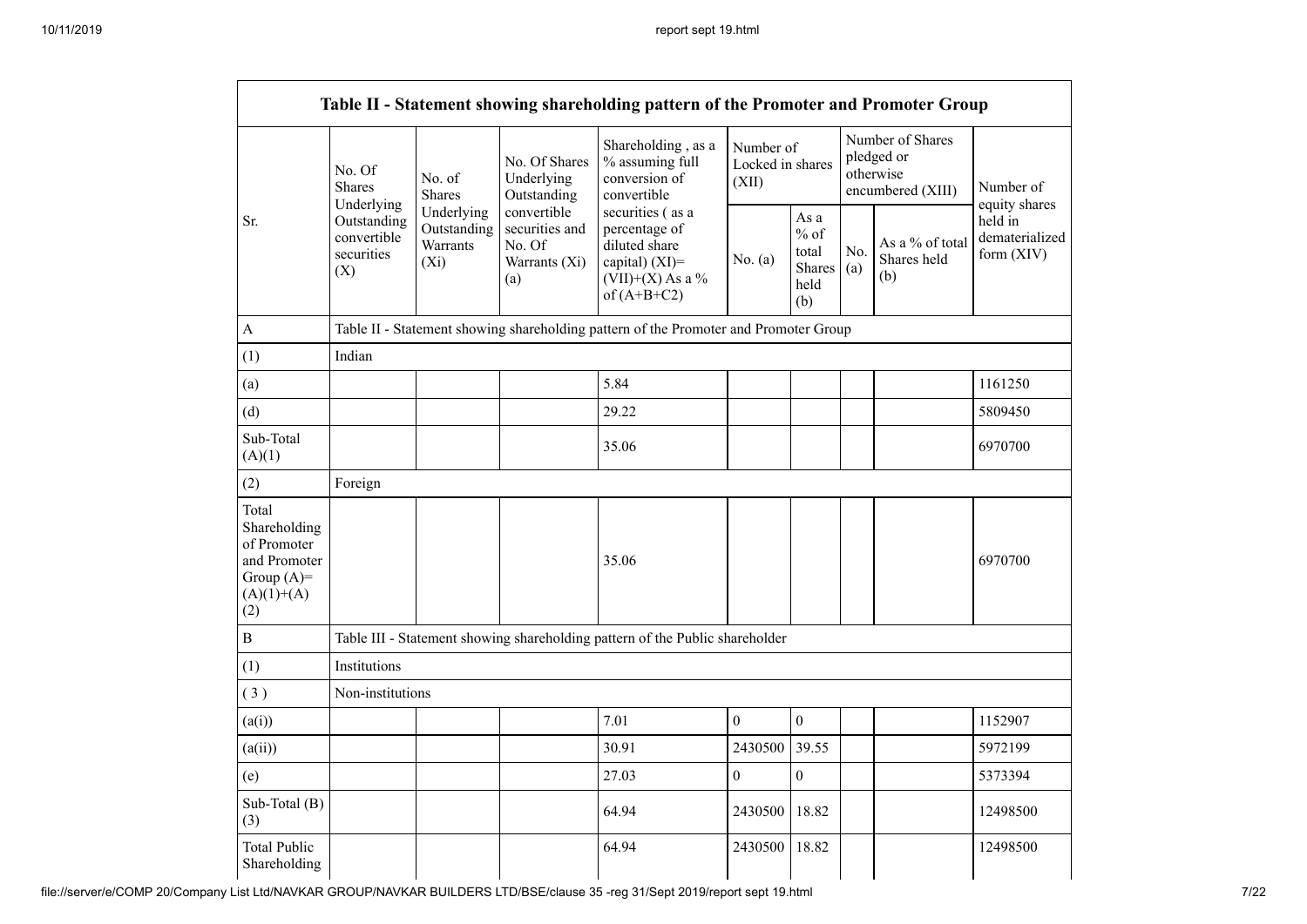| 10/11/2019 |                                             |  | report sept 19.html                                                                           |               |  |                              |          |
|------------|---------------------------------------------|--|-----------------------------------------------------------------------------------------------|---------------|--|------------------------------|----------|
|            | $(B)=(B)(1)+$<br>(B)(2)+(B)<br>(3)          |  |                                                                                               |               |  |                              |          |
|            | ◡                                           |  | Table IV - Statement showing shareholding pattern of the Non Promoter- Non Public shareholder |               |  |                              |          |
|            | Total (<br>$A+B+C2$ )                       |  | 100                                                                                           | 2430500 12.22 |  |                              | 19469200 |
|            | Total<br>$(A+B+C)$                          |  | 100                                                                                           | 2430500 12.22 |  |                              | 19469200 |
|            | Disclosure of notes on shareholding pattern |  |                                                                                               |               |  | Textual<br>Information $(1)$ |          |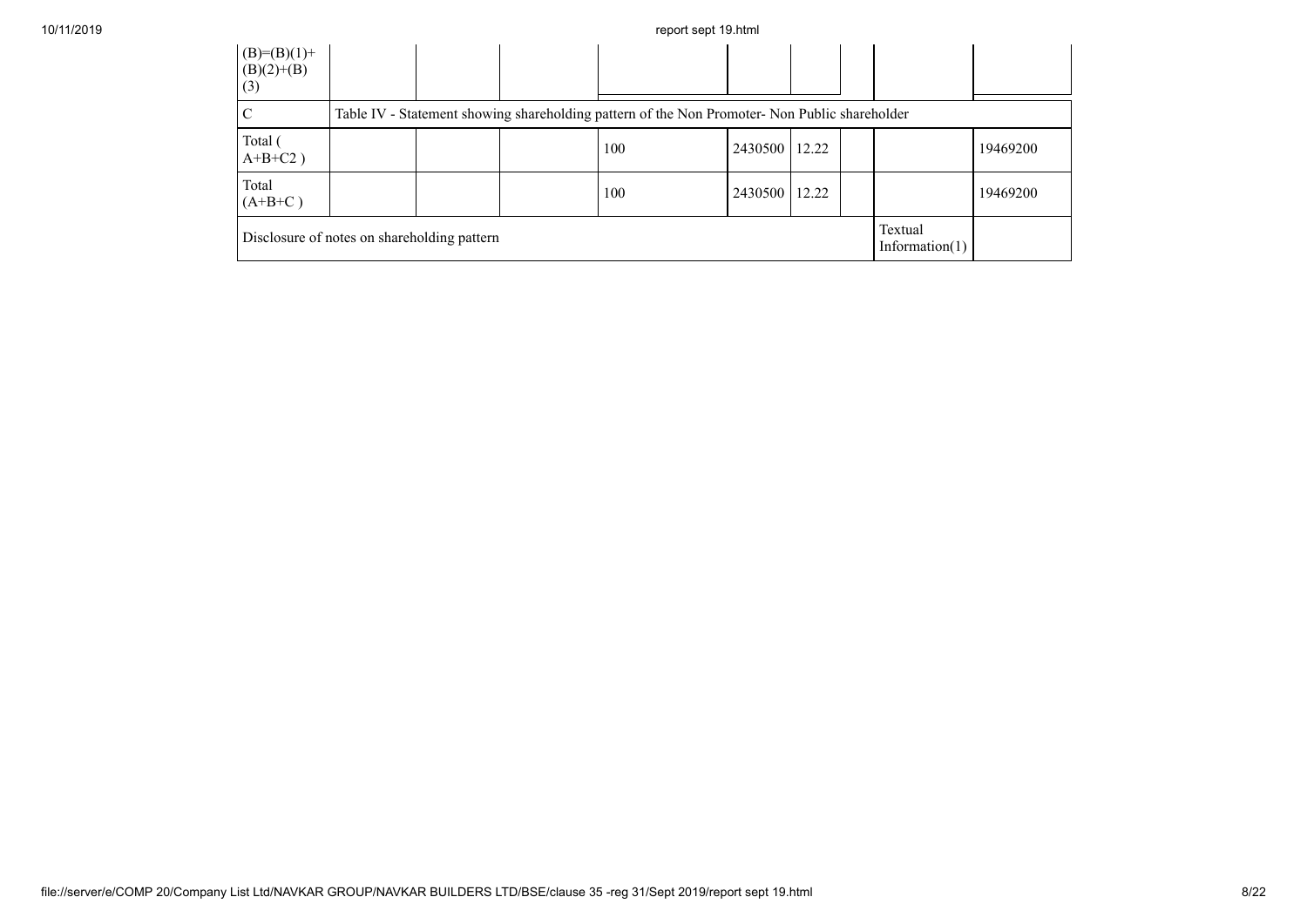|                       | <b>Text Block</b>                                                                                                                                                                           |
|-----------------------|---------------------------------------------------------------------------------------------------------------------------------------------------------------------------------------------|
| Textual Information() | 4,29,500 Warrants issued on 01.03.2018 to promoter and public of the company. However, they have not<br>paid balance amount within specified time. Hence, the warrant treated as cancelled. |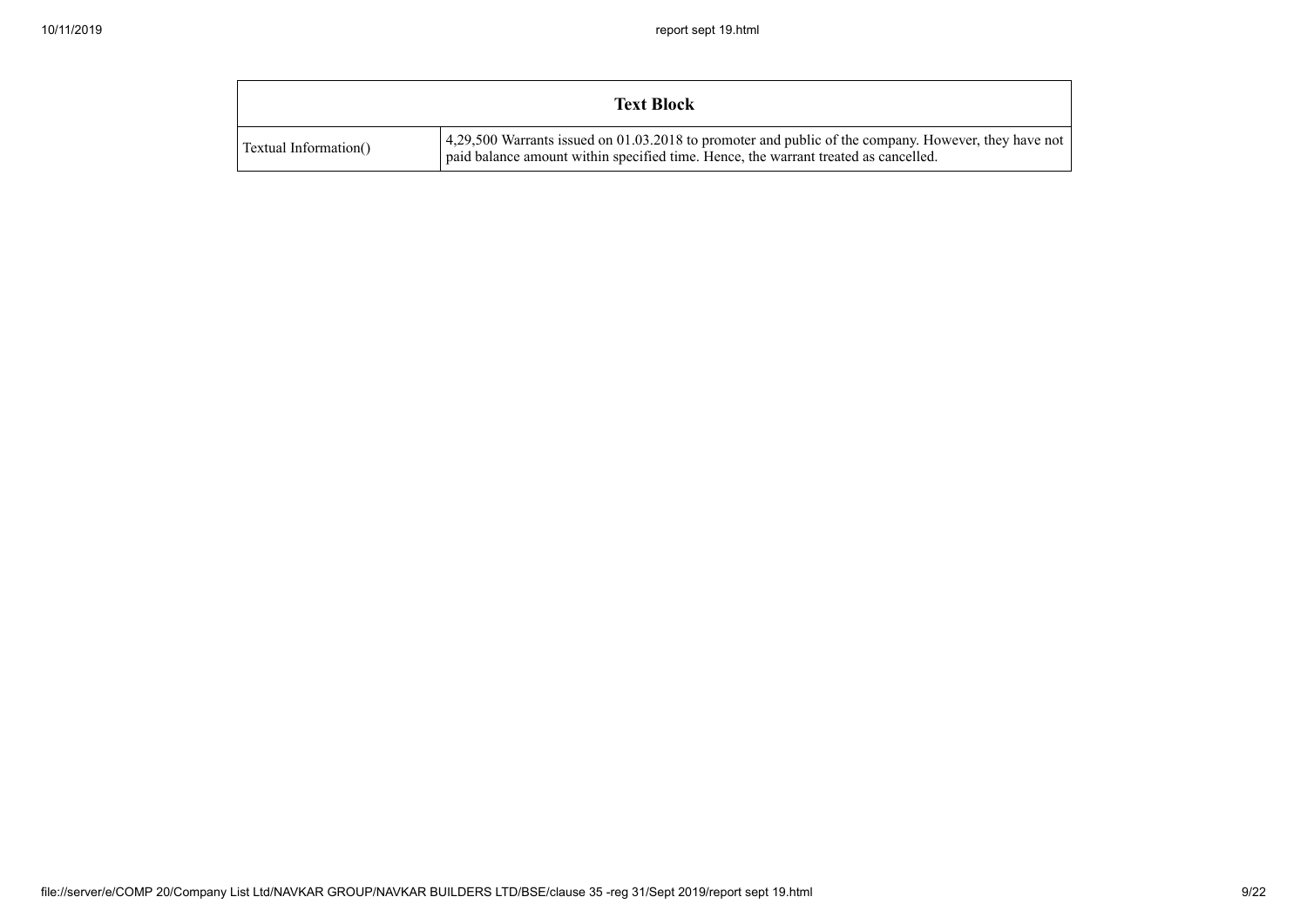|                                                                                                                      | Individuals/Hindu undivided Family                            |                       |  |  |  |  |  |  |
|----------------------------------------------------------------------------------------------------------------------|---------------------------------------------------------------|-----------------------|--|--|--|--|--|--|
| Searial No.                                                                                                          | $\mathbf{1}$                                                  |                       |  |  |  |  |  |  |
| Name of the<br>Shareholders (I)                                                                                      | DAKSHESH RAMESHCHANDRA SHAH                                   | Click here to go back |  |  |  |  |  |  |
| PAN(II)                                                                                                              | ACEPS7056G                                                    | Total                 |  |  |  |  |  |  |
| No. of fully paid<br>up equity shares<br>held (IV)                                                                   | 1161250                                                       | 1161250               |  |  |  |  |  |  |
| No. Of Partly paid-<br>up equity shares<br>held(V)                                                                   |                                                               |                       |  |  |  |  |  |  |
| No. Of shares<br>underlying<br>Depository<br>Receipts (VI)                                                           |                                                               |                       |  |  |  |  |  |  |
| Total nos. shares<br>held $(VII) = (IV) +$<br>$(V)$ + $(VI)$                                                         | 1161250                                                       | 1161250               |  |  |  |  |  |  |
| Shareholding as a<br>% of total no. of<br>shares (calculated<br>as per SCRR,<br>1957) (VIII) As a<br>% of $(A+B+C2)$ | 5.84                                                          | 5.84                  |  |  |  |  |  |  |
|                                                                                                                      | Number of Voting Rights held in each class of securities (IX) |                       |  |  |  |  |  |  |
| Class eg:X                                                                                                           | 1161250                                                       | 1161250               |  |  |  |  |  |  |
| Class eg:y                                                                                                           |                                                               |                       |  |  |  |  |  |  |
| Total                                                                                                                | 1161250                                                       | 1161250               |  |  |  |  |  |  |
| Total as a % of<br><b>Total Voting rights</b>                                                                        | 5.84                                                          | 5.84                  |  |  |  |  |  |  |
| No. Of Shares<br>Underlying<br>Outstanding<br>convertible<br>securities (X)                                          |                                                               |                       |  |  |  |  |  |  |
| No. of Shares<br>Underlying                                                                                          |                                                               |                       |  |  |  |  |  |  |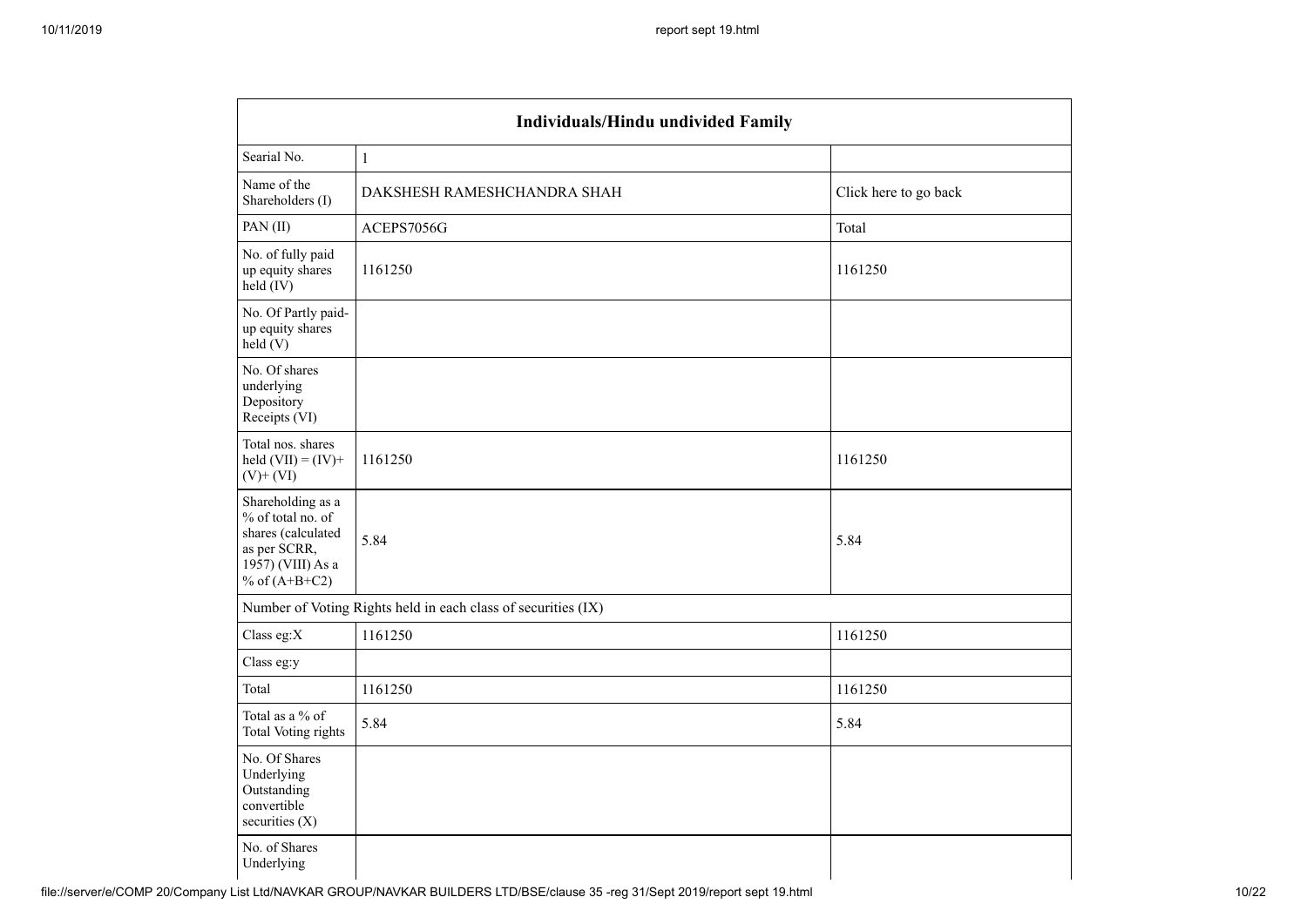| Outstanding<br>Warrants (Xi)                                                                                                                                                             |                                                         |         |
|------------------------------------------------------------------------------------------------------------------------------------------------------------------------------------------|---------------------------------------------------------|---------|
| No. Of Shares<br>Underlying<br>Outstanding<br>convertible<br>securities and No.<br>Of Warrants (Xi)<br>(a)                                                                               |                                                         |         |
| Shareholding, as a<br>% assuming full<br>conversion of<br>convertible<br>securities (as a<br>percentage of<br>diluted share<br>capital) (XI)=<br>$(VII)+(Xi)(a)$ As a<br>% of $(A+B+C2)$ | 5.84                                                    | 5.84    |
| Number of Locked in shares (XII)                                                                                                                                                         |                                                         |         |
| No. (a)                                                                                                                                                                                  |                                                         |         |
| As a % of total<br>Shares held (b)                                                                                                                                                       |                                                         |         |
|                                                                                                                                                                                          | Number of Shares pledged or otherwise encumbered (XIII) |         |
| No. (a)                                                                                                                                                                                  |                                                         |         |
| As a % of total<br>Shares held (b)                                                                                                                                                       |                                                         |         |
| Number of equity<br>shares held in<br>dematerialized<br>form $(XIV)$                                                                                                                     | 1161250                                                 | 1161250 |
| Reason for not providing PAN                                                                                                                                                             |                                                         |         |
| Reason for not<br>providing PAN                                                                                                                                                          |                                                         |         |
| Shareholder type                                                                                                                                                                         |                                                         |         |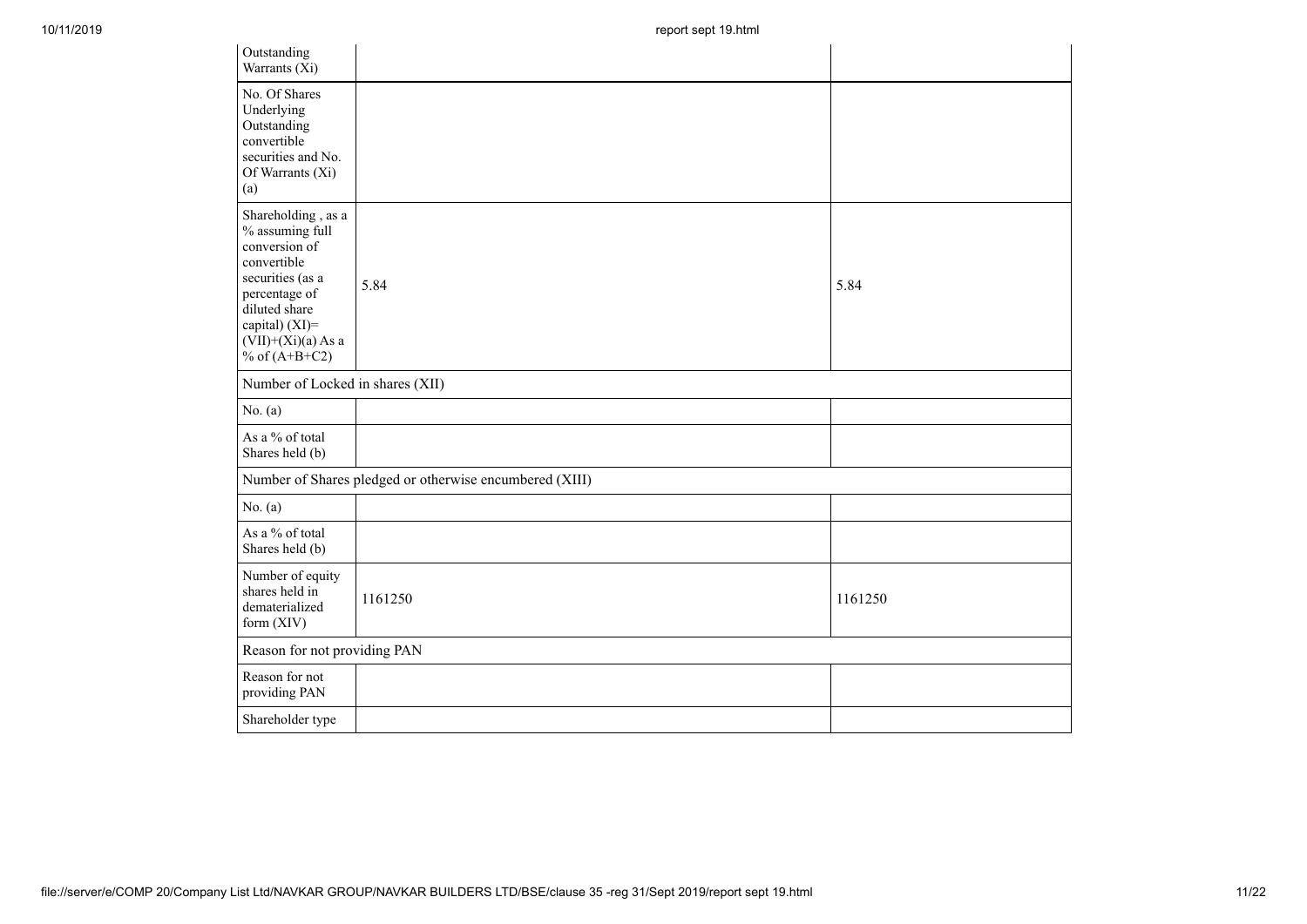|                                                                                                                      | Any Other (specify)                                           |                       |
|----------------------------------------------------------------------------------------------------------------------|---------------------------------------------------------------|-----------------------|
| Searial No.                                                                                                          | $\,1$                                                         |                       |
| Category                                                                                                             | <b>Bodies Corporate</b>                                       | Click here to go back |
| Name of the<br>Shareholders (I)                                                                                      | NAVKAR FISCAL SERVICES PVT LTD.                               |                       |
| PAN(II)                                                                                                              | AAACN7212Q                                                    | Total                 |
| No. of the<br>Shareholders (I)                                                                                       | 1                                                             | $\mathbf{1}$          |
| No. of fully paid<br>up equity shares<br>held (IV)                                                                   | 5809450                                                       | 5809450               |
| No. Of Partly paid-<br>up equity shares<br>held(V)                                                                   |                                                               |                       |
| No. Of shares<br>underlying<br>Depository<br>Receipts (VI)                                                           |                                                               |                       |
| Total nos. shares<br>held $(VII) = (IV) +$<br>$(V)$ + $(VI)$                                                         | 5809450                                                       | 5809450               |
| Shareholding as a<br>% of total no. of<br>shares (calculated<br>as per SCRR,<br>1957) (VIII) As a<br>% of $(A+B+C2)$ | 29.22                                                         | 29.22                 |
|                                                                                                                      | Number of Voting Rights held in each class of securities (IX) |                       |
| Class eg: X                                                                                                          | 5809450                                                       | 5809450               |
| Class eg:y                                                                                                           |                                                               |                       |
| Total                                                                                                                | 5809450                                                       | 5809450               |
| Total as a % of<br><b>Total Voting rights</b>                                                                        | 29.22                                                         | 29.22                 |
| No. Of Shares<br>Underlying<br>Outstanding                                                                           |                                                               |                       |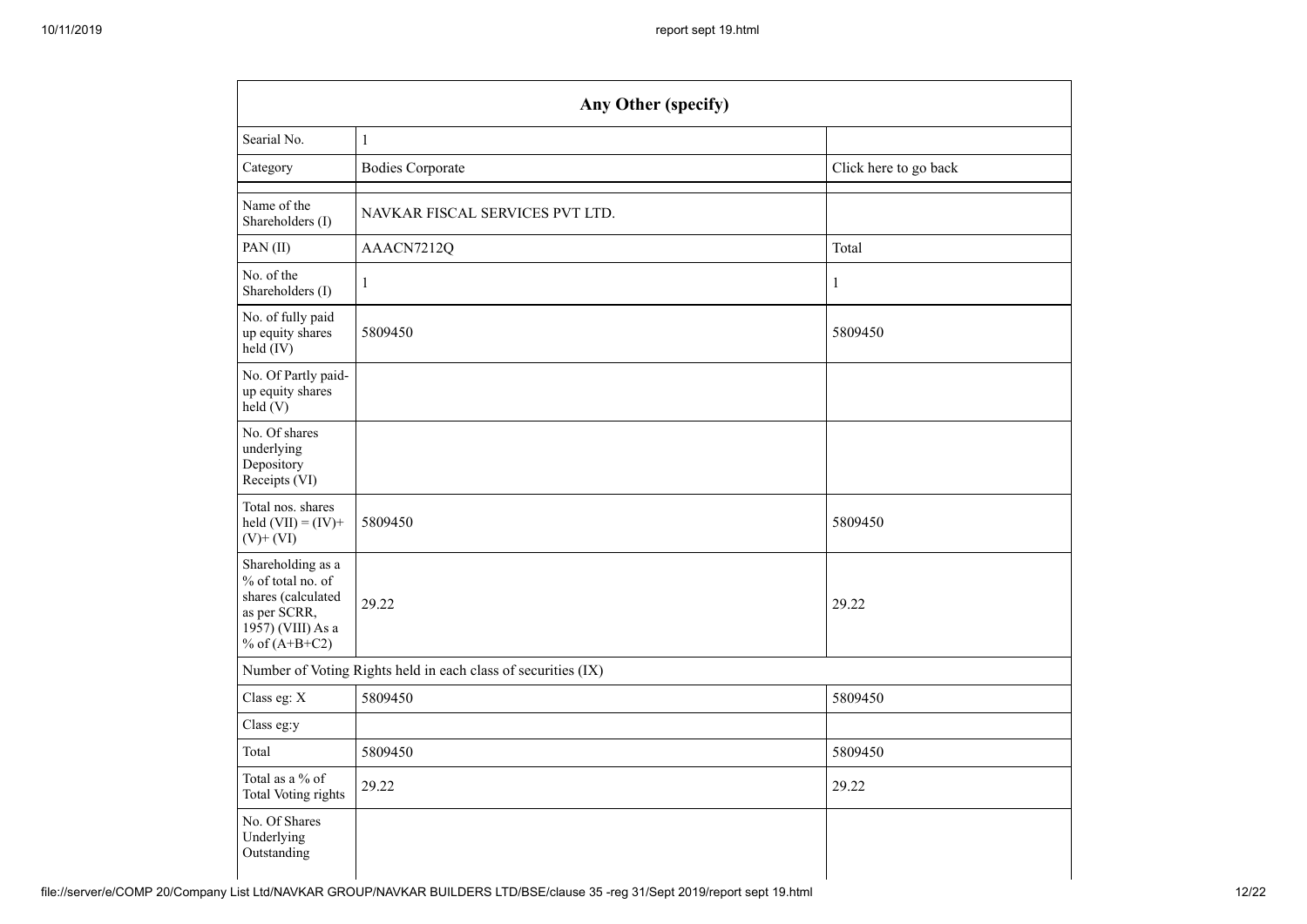| 10/11/2019 |                                                                                                                                                                                      | report sept 19.html                                     |         |
|------------|--------------------------------------------------------------------------------------------------------------------------------------------------------------------------------------|---------------------------------------------------------|---------|
|            | convertible<br>securities $(X)$                                                                                                                                                      |                                                         |         |
|            | No. of Shares<br>Underlying<br>Outstanding<br>Warrants (Xi)                                                                                                                          |                                                         |         |
|            | No. Of Shares<br>Underlying<br>Outstanding<br>convertible<br>securities and No.<br>Of Warrants (Xi)<br>(a)                                                                           |                                                         |         |
|            | Shareholding, as a<br>% assuming full<br>conversion of<br>convertible<br>securities (as a<br>percentage of<br>diluted share<br>capital) (XI)=<br>$(VII)+(X)$ As a %<br>of $(A+B+C2)$ | 29.22                                                   | 29.22   |
|            | Number of Locked in shares (XII)                                                                                                                                                     |                                                         |         |
|            | No. $(a)$                                                                                                                                                                            |                                                         |         |
|            | As a $\%$ of total<br>Shares held (b)                                                                                                                                                |                                                         |         |
|            |                                                                                                                                                                                      | Number of Shares pledged or otherwise encumbered (XIII) |         |
|            | No. $(a)$                                                                                                                                                                            |                                                         |         |
|            | As a $\%$ of total<br>Shares held (b)                                                                                                                                                |                                                         |         |
|            | Number of equity<br>shares held in<br>dematerialized<br>form (XIV)                                                                                                                   | 5809450                                                 | 5809450 |
|            | Reason for not providing PAN                                                                                                                                                         |                                                         |         |
|            | Reason for not<br>providing PAN                                                                                                                                                      |                                                         |         |
|            | Shareholder type                                                                                                                                                                     |                                                         |         |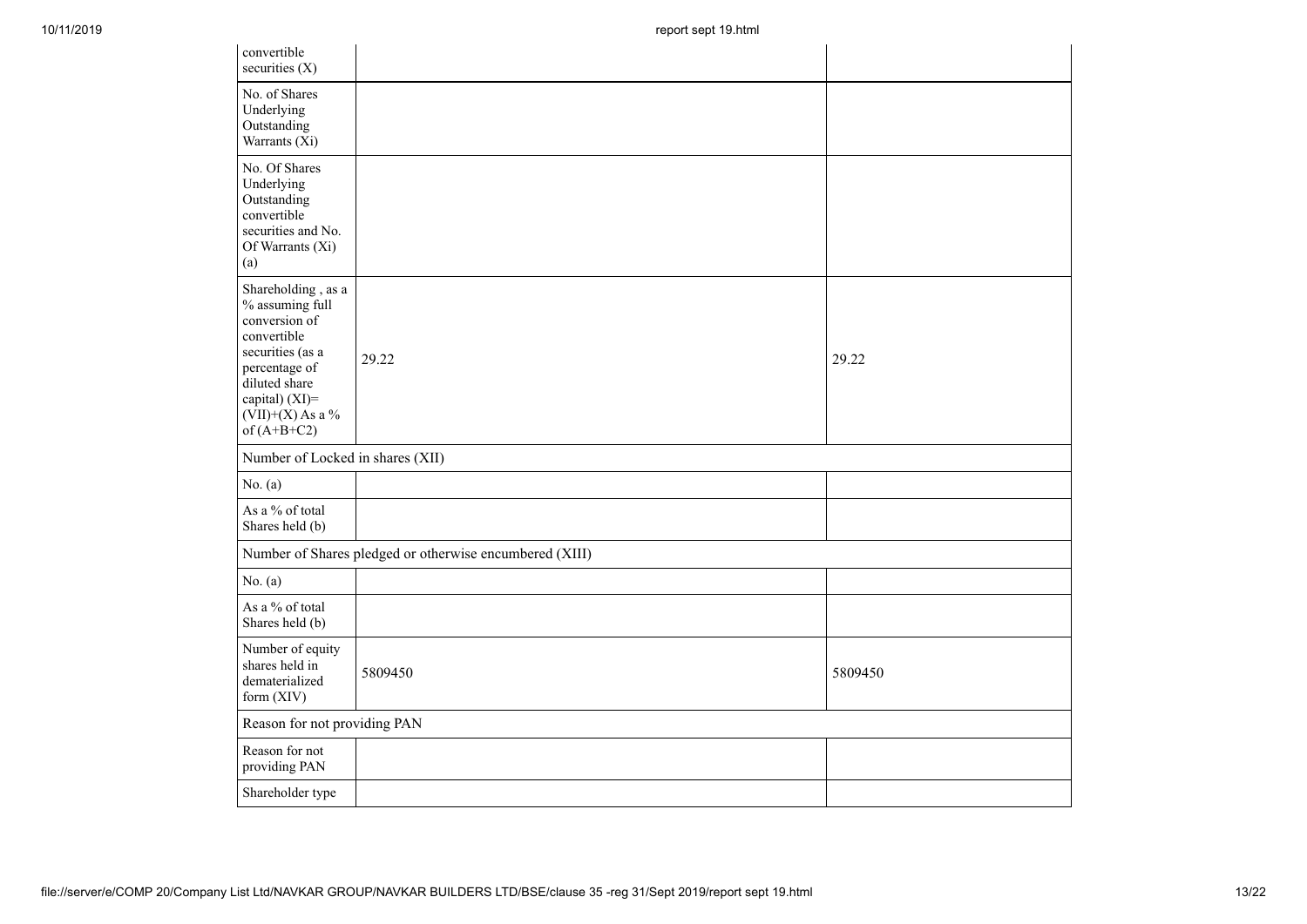|                                                                                                                      |                                                    |                            | Individuals - ii. Individual shareholders holding nominal share capital in excess of Rs. 2 lakhs. |                                                  |                                               |                                                |                                                        |
|----------------------------------------------------------------------------------------------------------------------|----------------------------------------------------|----------------------------|---------------------------------------------------------------------------------------------------|--------------------------------------------------|-----------------------------------------------|------------------------------------------------|--------------------------------------------------------|
| Searial No.                                                                                                          | $\mathbf{1}$                                       | $\sqrt{2}$                 | $\mathfrak{Z}$                                                                                    | $\overline{4}$                                   | 5                                             | 6                                              | $\overline{7}$                                         |
| Name of the<br>Shareholders (I)                                                                                      | <b>YOGESH</b><br><b>BIHARILAL</b><br><b>PARIKH</b> | KETAN J.<br><b>RUKHANA</b> | HARSHAK.<br><b>RUKHANA</b>                                                                        | <b>SHIVANI</b><br><b>KETAN</b><br><b>RUKHANA</b> | <b>VINI</b><br><b>HARSH</b><br><b>RUKHANA</b> | <b>HARSH</b><br><b>KETAN</b><br><b>RUKHANA</b> | <b>RENUBALA</b><br><b>ASHOKKUMAR</b><br><b>MIGLANI</b> |
| PAN (II)                                                                                                             | AQPPP7044L                                         | AAAPR7140N                 | AAAPR8925M                                                                                        | AGZPR9429D                                       | AJBPR8474R                                    | AADPR5894C                                     | ABOPM4380J                                             |
| No. of fully paid<br>up equity shares<br>held (IV)                                                                   | 925000                                             | 384000                     | 384000                                                                                            | 384000                                           | 384000                                        | 384000                                         | 325000                                                 |
| No. Of Partly paid-<br>up equity shares<br>held(V)                                                                   |                                                    |                            |                                                                                                   |                                                  |                                               |                                                |                                                        |
| No. Of shares<br>underlying<br>Depository<br>Receipts (VI)                                                           |                                                    |                            |                                                                                                   |                                                  |                                               |                                                |                                                        |
| Total nos. shares<br>held $(VII) = (IV) +$<br>$(V)$ + $(VI)$                                                         | 925000                                             | 384000                     | 384000                                                                                            | 384000                                           | 384000                                        | 384000                                         | 325000                                                 |
| Shareholding as a<br>% of total no. of<br>shares (calculated<br>as per SCRR,<br>1957) (VIII) As a<br>% of $(A+B+C2)$ | 4.65                                               | 1.93                       | 1.93                                                                                              | 1.93                                             | 1.93                                          | 1.93                                           | 1.63                                                   |
| Number of Voting Rights held in each class of securities (IX)                                                        |                                                    |                            |                                                                                                   |                                                  |                                               |                                                |                                                        |
| Class eg: X                                                                                                          | 925000                                             | 384000                     | 384000                                                                                            | 384000                                           | 384000                                        | 384000                                         | 325000                                                 |
| Class eg:y                                                                                                           |                                                    |                            |                                                                                                   |                                                  |                                               |                                                |                                                        |
| Total                                                                                                                | 925000                                             | 384000                     | 384000                                                                                            | 384000                                           | 384000                                        | 384000                                         | 325000                                                 |
| Total as a % of<br>Total Voting rights                                                                               | 4.65                                               | 1.93                       | 1.93                                                                                              | 1.93                                             | 1.93                                          | 1.93                                           | 1.63                                                   |
| No. Of Shares<br>Underlying<br>Outstanding<br>convertible<br>securities (X)                                          |                                                    |                            |                                                                                                   |                                                  |                                               |                                                |                                                        |
| No. of Shares<br>Underlying                                                                                          |                                                    |                            |                                                                                                   |                                                  |                                               |                                                |                                                        |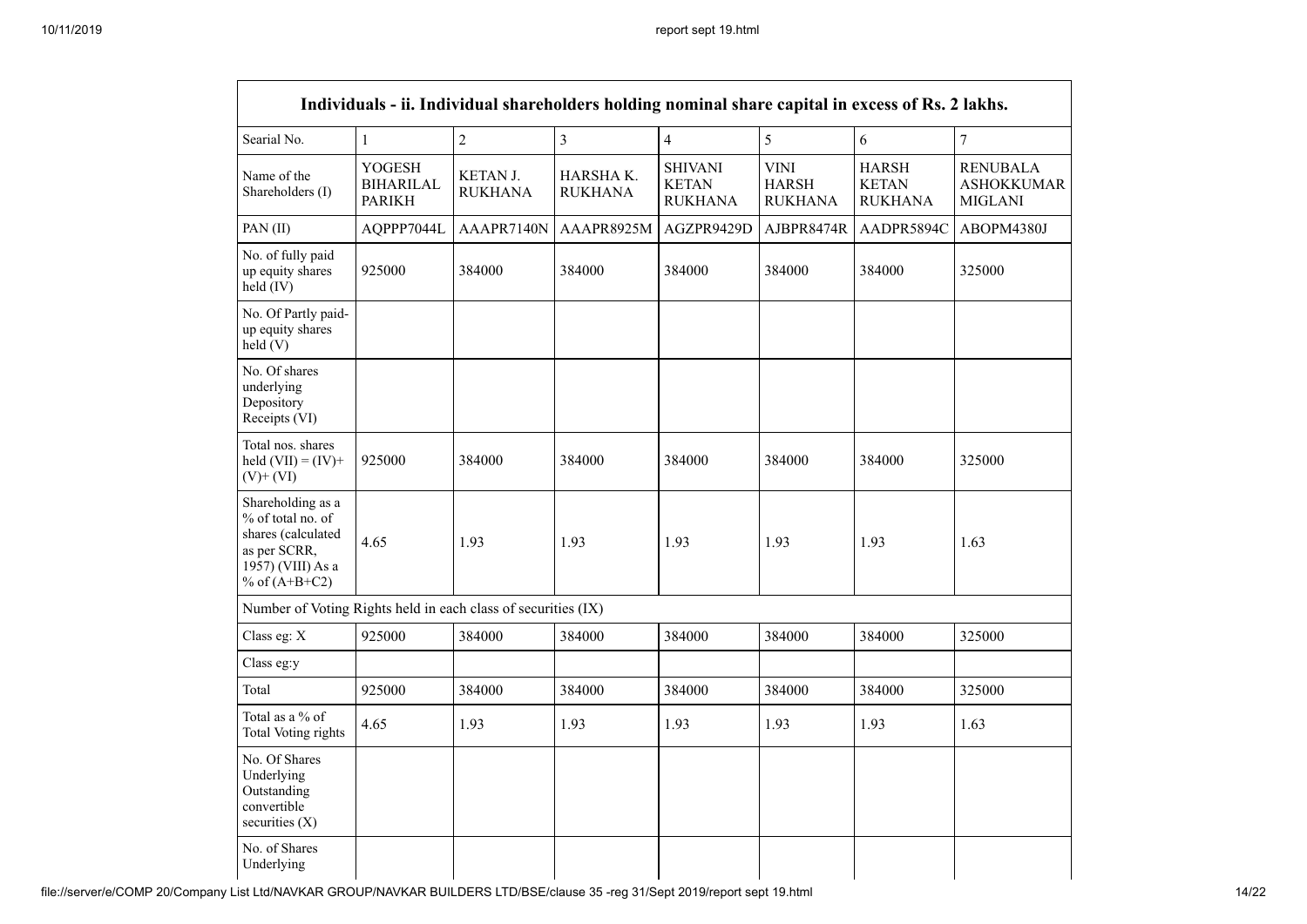| Outstanding<br>Warrants (Xi)                                                                                                                                                       |                  |        |        |        |        |        |                  |
|------------------------------------------------------------------------------------------------------------------------------------------------------------------------------------|------------------|--------|--------|--------|--------|--------|------------------|
| No. Of Shares<br>Underlying<br>Outstanding<br>convertible<br>securities and No.<br>Of Warrants (Xi)<br>(a)                                                                         |                  |        |        |        |        |        |                  |
| Shareholding, as a<br>% assuming full<br>conversion of<br>convertible<br>securities (as a<br>percentage of<br>diluted share<br>capital) (XI)=<br>(VII)+(X) As a %<br>of $(A+B+C2)$ | 4.65             | 1.93   | 1.93   | 1.93   | 1.93   | 1.93   | 1.63             |
| Number of Locked in shares (XII)                                                                                                                                                   |                  |        |        |        |        |        |                  |
| No. $(a)$                                                                                                                                                                          | $\boldsymbol{0}$ | 384000 | 384000 | 384000 | 384000 | 384000 | $\boldsymbol{0}$ |
| As a % of total<br>Shares held (b)                                                                                                                                                 | $\mathbf{0}$     | 100    | 100    | 100    | 100    | 100    | $\mathbf{0}$     |
| Number of equity<br>shares held in<br>dematerialized<br>form (XIV)                                                                                                                 | 925000           | 384000 | 384000 | 384000 | 384000 | 384000 | 325000           |
| Reason for not providing PAN                                                                                                                                                       |                  |        |        |        |        |        |                  |
| Reason for not<br>providing PAN                                                                                                                                                    |                  |        |        |        |        |        |                  |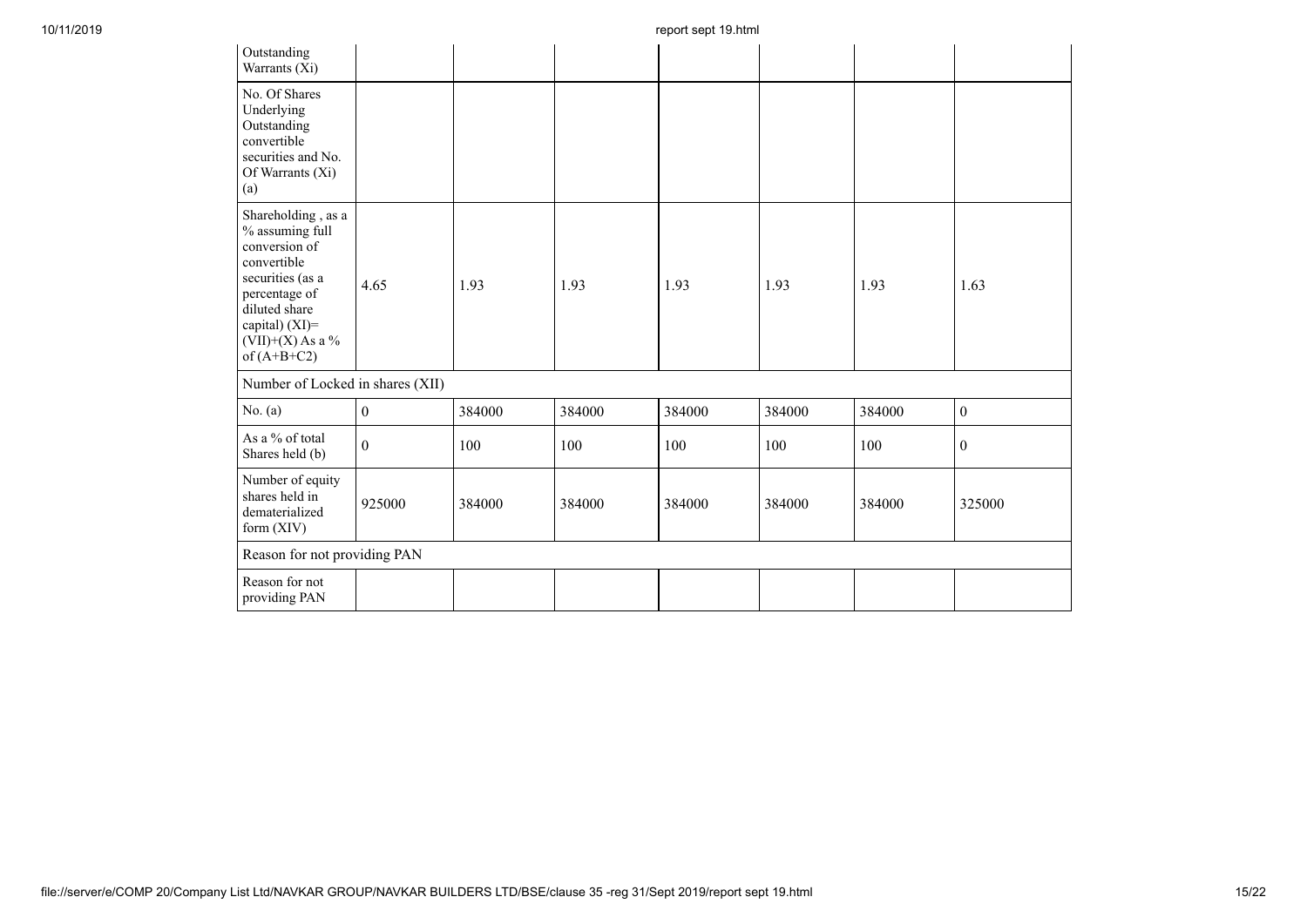| Searial No.                                                                                                          | 8                                                             | 9                                      | 10                                      |                          |
|----------------------------------------------------------------------------------------------------------------------|---------------------------------------------------------------|----------------------------------------|-----------------------------------------|--------------------------|
| Name of the<br>Shareholders (I)                                                                                      | ASHOKKUMAR HAKAMCHAND<br><b>MIGLANI</b>                       | <b>AYAN SHIRISHBHAI</b><br><b>SHAH</b> | <b>SHRIPAL DALICHAND</b><br><b>SHAH</b> | Click here to go<br>back |
| PAN (II)                                                                                                             | ABSPM6773F                                                    | ADAPS6911P                             | AGGPS7983L                              | Total                    |
| No. of fully paid<br>up equity shares<br>held (IV)                                                                   | 325000                                                        | 250994                                 | 200000                                  | 3945994                  |
| No. Of Partly paid-<br>up equity shares<br>held (V)                                                                  |                                                               |                                        |                                         |                          |
| No. Of shares<br>underlying<br>Depository<br>Receipts (VI)                                                           |                                                               |                                        |                                         |                          |
| Total nos. shares<br>held $(VII) = (IV) +$<br>$(V)$ + $(VI)$                                                         | 325000                                                        | 250994                                 | 200000                                  | 3945994                  |
| Shareholding as a<br>% of total no. of<br>shares (calculated<br>as per SCRR,<br>1957) (VIII) As a<br>% of $(A+B+C2)$ | 1.63                                                          | 1.26                                   | 1.01                                    | 19.85                    |
|                                                                                                                      | Number of Voting Rights held in each class of securities (IX) |                                        |                                         |                          |
| Class eg: X                                                                                                          | 325000                                                        | 250994                                 | 200000                                  | 3945994                  |
| Class eg:y                                                                                                           |                                                               |                                        |                                         |                          |
| Total                                                                                                                | 325000                                                        | 250994                                 | 200000                                  | 3945994                  |
| Total as a % of<br><b>Total Voting rights</b>                                                                        | 1.63                                                          | 1.26                                   | 1.01                                    | 19.85                    |
| No. Of Shares<br>Underlying<br>Outstanding<br>convertible<br>securities $(X)$                                        |                                                               |                                        |                                         |                          |
| No. of Shares<br>Underlying                                                                                          |                                                               |                                        |                                         |                          |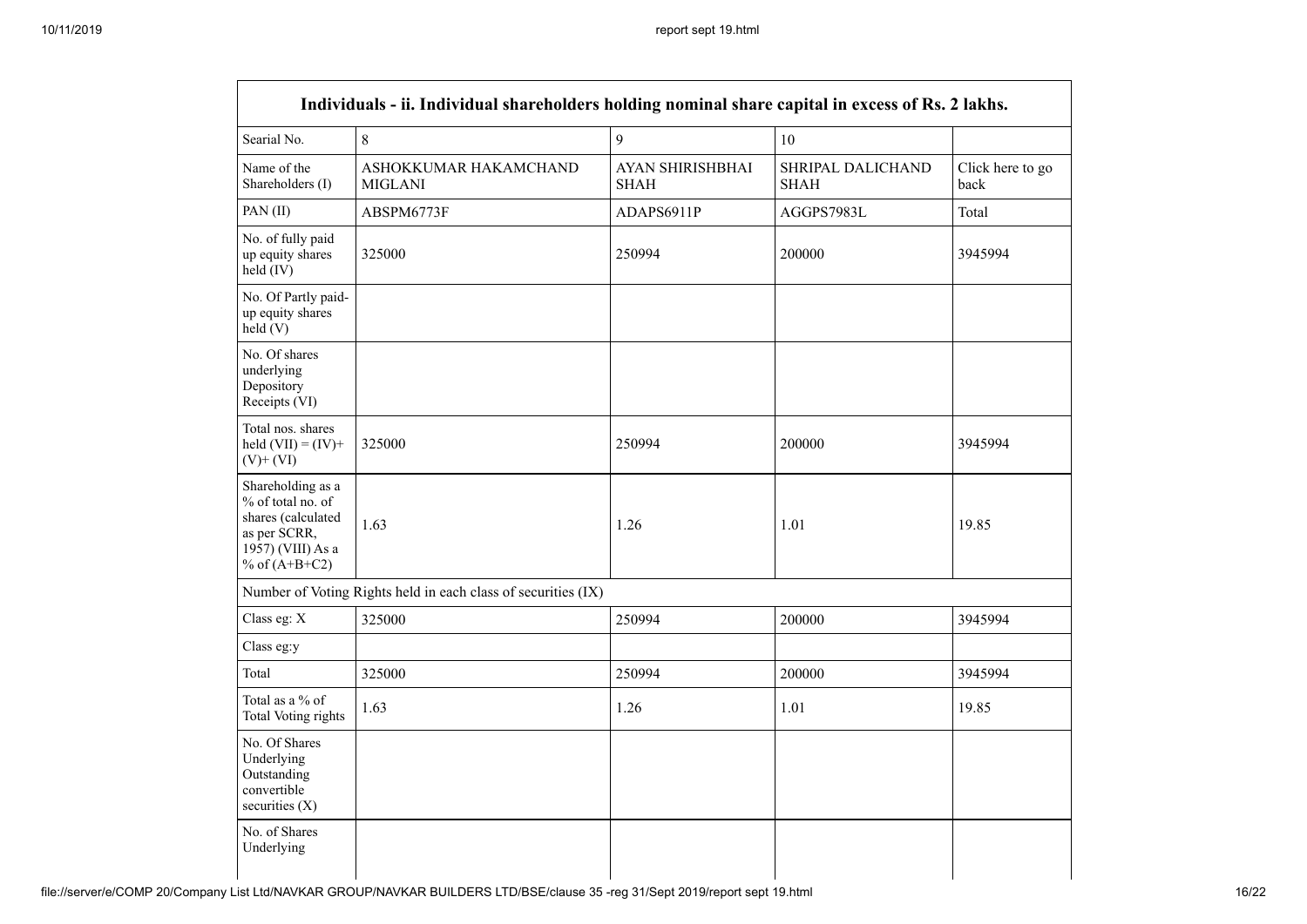| Outstanding<br>Warrants (Xi)                                                                                                                                                         |                  |                  |        |         |
|--------------------------------------------------------------------------------------------------------------------------------------------------------------------------------------|------------------|------------------|--------|---------|
| No. Of Shares<br>Underlying<br>Outstanding<br>convertible<br>securities and No.<br>Of Warrants (Xi)<br>(a)                                                                           |                  |                  |        |         |
| Shareholding, as a<br>% assuming full<br>conversion of<br>convertible<br>securities (as a<br>percentage of<br>diluted share<br>capital) (XI)=<br>$(VII)+(X)$ As a %<br>of $(A+B+C2)$ | 1.63             | 1.26             | 1.01   | 19.85   |
| Number of Locked in shares (XII)                                                                                                                                                     |                  |                  |        |         |
| No. $(a)$                                                                                                                                                                            | $\boldsymbol{0}$ | $\boldsymbol{0}$ | 200000 | 2120000 |
| As a % of total<br>Shares held (b)                                                                                                                                                   | $\boldsymbol{0}$ | $\boldsymbol{0}$ | 100    | 53.73   |
| Number of equity<br>shares held in<br>dematerialized<br>form (XIV)                                                                                                                   | 325000           | 250994           | 200000 | 3945994 |
| Reason for not providing PAN                                                                                                                                                         |                  |                  |        |         |
| Reason for not<br>providing PAN                                                                                                                                                      |                  |                  |        |         |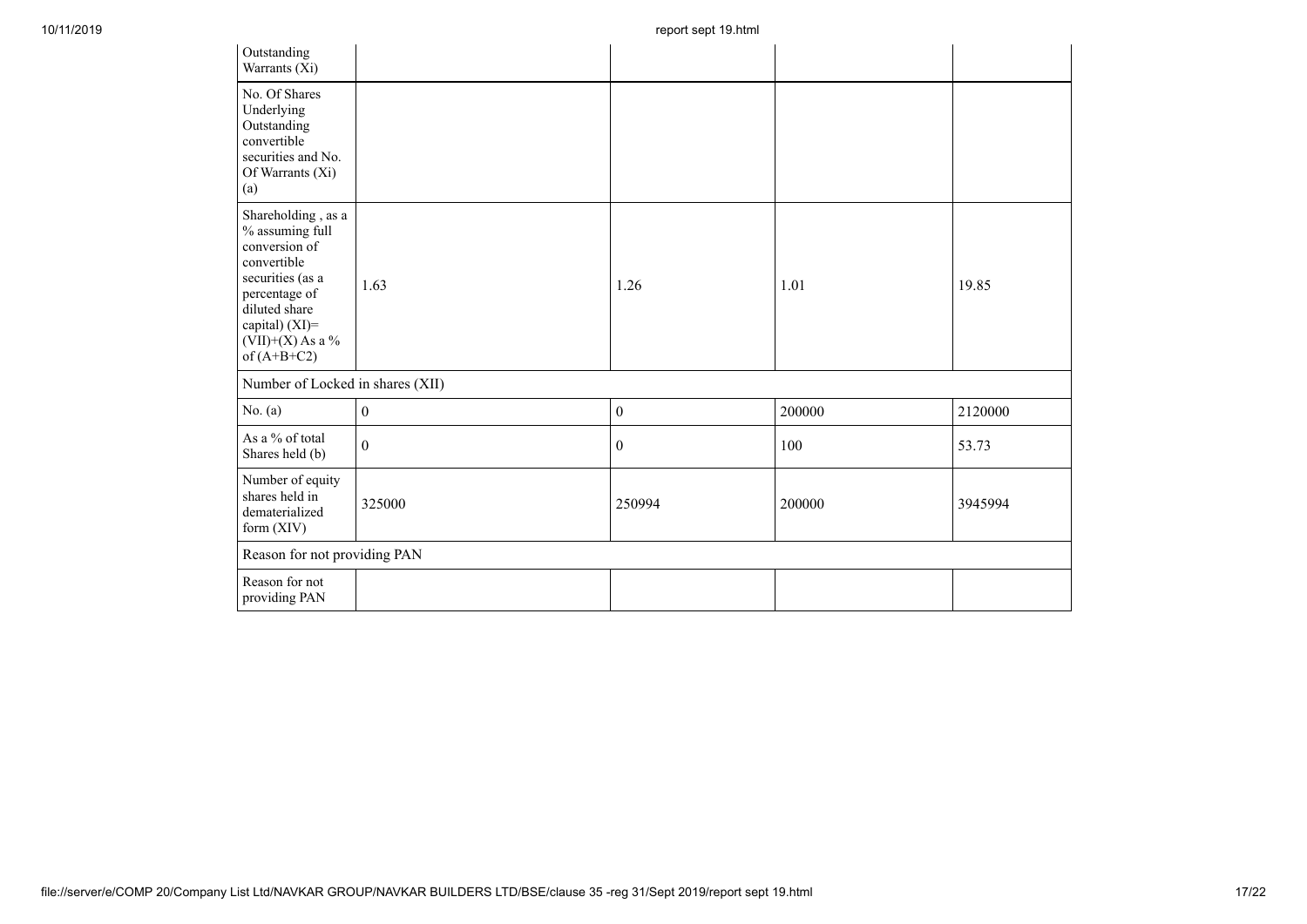| $\overline{2}$<br>$\overline{3}$<br>$\overline{4}$<br>5<br>6<br>Searial No.<br>$\mathbf{1}$                          |                            |                                                               |                                                                  |                              |            |                                                 |  |  |  |  |  |
|----------------------------------------------------------------------------------------------------------------------|----------------------------|---------------------------------------------------------------|------------------------------------------------------------------|------------------------------|------------|-------------------------------------------------|--|--|--|--|--|
| Category                                                                                                             | <b>Bodies</b><br>Corporate | <b>Bodies Corporate</b>                                       | <b>Bodies Corporate</b>                                          | Non-Resident<br>Indian (NRI) | <b>HUF</b> | Non-Resident<br>Indian (NRI)                    |  |  |  |  |  |
| Category / More<br>Category<br>than 1 percentage                                                                     |                            | More than 1 percentage<br>of shareholding                     | More than 1 percentage of<br>shareholding                        | Category                     | Category   | More than 1<br>percentage of<br>shareholding    |  |  |  |  |  |
| Name of the<br>Shareholders (I)                                                                                      |                            | <b>EFFICENT TIE-UP</b><br>PRIVATE LIMITED                     | <b>SHITALNATH</b><br><b>CONSULTANT PRIVATE</b><br><b>LIMITED</b> |                              |            | <b>RENUKA</b><br><b>YOGESH</b><br><b>PARIKH</b> |  |  |  |  |  |
| PAN(II)                                                                                                              |                            | AACCE8022D                                                    | AAUCS2248D                                                       |                              |            | AOPP6642R                                       |  |  |  |  |  |
| No. of the<br>Shareholders (I)                                                                                       | 24                         | $\mathbf{1}$                                                  | $\mathbf{1}$                                                     | $\overline{2}$               | 30         | $\mathbf{1}$                                    |  |  |  |  |  |
| No. of fully paid<br>up equity shares<br>held (IV)                                                                   | 4444385                    | 3925000                                                       | 438300                                                           | 852450                       | 77559      | 852400                                          |  |  |  |  |  |
| No. Of Partly paid-<br>up equity shares<br>held $(V)$                                                                |                            |                                                               |                                                                  |                              |            |                                                 |  |  |  |  |  |
| No. Of shares<br>underlying<br>Depository<br>Receipts (VI)                                                           |                            |                                                               |                                                                  |                              |            |                                                 |  |  |  |  |  |
| Total nos. shares<br>held $(VII) = (IV) +$<br>$(V)$ + $(VI)$                                                         | 4444385                    | 3925000                                                       | 438300                                                           | 852450                       | 77559      | 852400                                          |  |  |  |  |  |
| Shareholding as a<br>% of total no. of<br>shares (calculated<br>as per SCRR,<br>1957) (VIII) As a<br>% of $(A+B+C2)$ | 22.35                      | 19.74                                                         | 2.2                                                              | 4.29                         | 0.39       | 4.29                                            |  |  |  |  |  |
|                                                                                                                      |                            | Number of Voting Rights held in each class of securities (IX) |                                                                  |                              |            |                                                 |  |  |  |  |  |
| Class eg: X                                                                                                          | 4444385                    | 3925000                                                       | 438300                                                           | 852450                       | 77559      | 852400                                          |  |  |  |  |  |
| Class eg:y                                                                                                           |                            |                                                               |                                                                  |                              |            |                                                 |  |  |  |  |  |
| Total                                                                                                                | 4444385                    | 3925000                                                       | 438300                                                           | 852450                       | 77559      | 852400                                          |  |  |  |  |  |
|                                                                                                                      |                            |                                                               | 2.2                                                              | 4.29                         | 0.39       | 4.29                                            |  |  |  |  |  |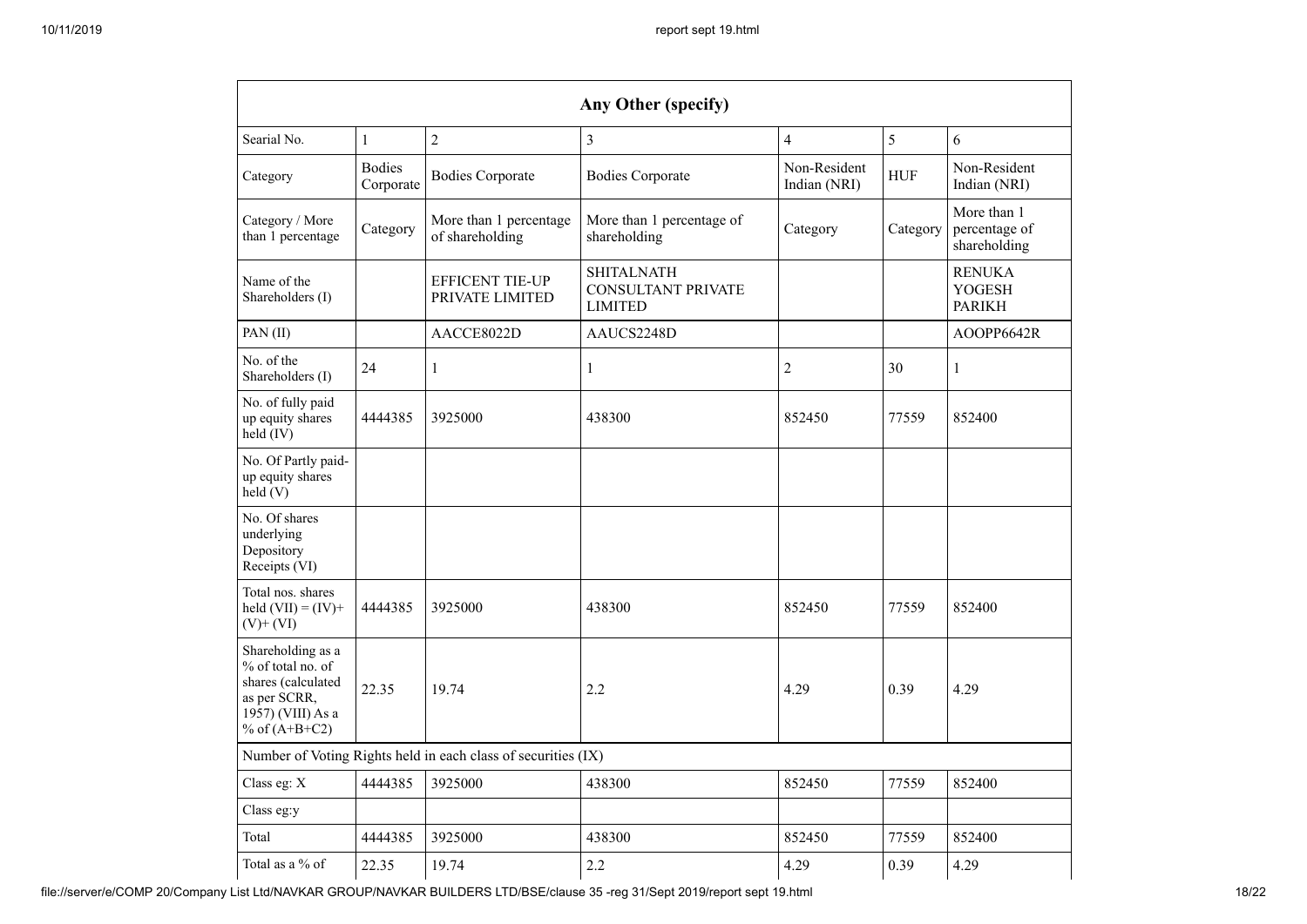| 10/11/2019 |                                                                                                                                                                                      |                                  |                  | report sept 19. ntml |                  |                  |                  |  |  |  |  |
|------------|--------------------------------------------------------------------------------------------------------------------------------------------------------------------------------------|----------------------------------|------------------|----------------------|------------------|------------------|------------------|--|--|--|--|
|            | Total Voting rights                                                                                                                                                                  |                                  |                  |                      |                  |                  |                  |  |  |  |  |
|            | No. Of Shares<br>Underlying<br>Outstanding<br>convertible<br>securities (X)                                                                                                          |                                  |                  |                      |                  |                  |                  |  |  |  |  |
|            | No. of Shares<br>Underlying<br>Outstanding<br>Warrants (Xi)                                                                                                                          |                                  |                  |                      |                  |                  |                  |  |  |  |  |
|            | No. Of Shares<br>Underlying<br>Outstanding<br>convertible<br>securities and No.<br>Of Warrants (Xi)<br>(a)                                                                           |                                  |                  |                      |                  |                  |                  |  |  |  |  |
|            | Shareholding, as a<br>% assuming full<br>conversion of<br>convertible<br>securities (as a<br>percentage of<br>diluted share<br>capital) (XI)=<br>$(VII)+(X)$ As a %<br>of $(A+B+C2)$ | 22.35                            | 19.74            | 2.2                  | 4.29             | 0.39             | 4.29             |  |  |  |  |
|            |                                                                                                                                                                                      | Number of Locked in shares (XII) |                  |                      |                  |                  |                  |  |  |  |  |
|            | No. $(a)$                                                                                                                                                                            | $\boldsymbol{0}$                 | $\boldsymbol{0}$ | $\boldsymbol{0}$     | $\boldsymbol{0}$ | $\boldsymbol{0}$ | $\boldsymbol{0}$ |  |  |  |  |
|            | As a % of total<br>Shares held (b)                                                                                                                                                   | $\mathbf{0}$                     | $\boldsymbol{0}$ | $\boldsymbol{0}$     | $\boldsymbol{0}$ | $\mathbf{0}$     | $\boldsymbol{0}$ |  |  |  |  |
|            | Number of equity<br>shares held in<br>dematerialized<br>form (XIV)                                                                                                                   | 4443385                          | 3925000          | 438300               | 852450           | 77559            | 852400           |  |  |  |  |
|            | Reason for not providing PAN                                                                                                                                                         |                                  |                  |                      |                  |                  |                  |  |  |  |  |
|            | Reason for not<br>providing PAN                                                                                                                                                      |                                  |                  |                      |                  |                  |                  |  |  |  |  |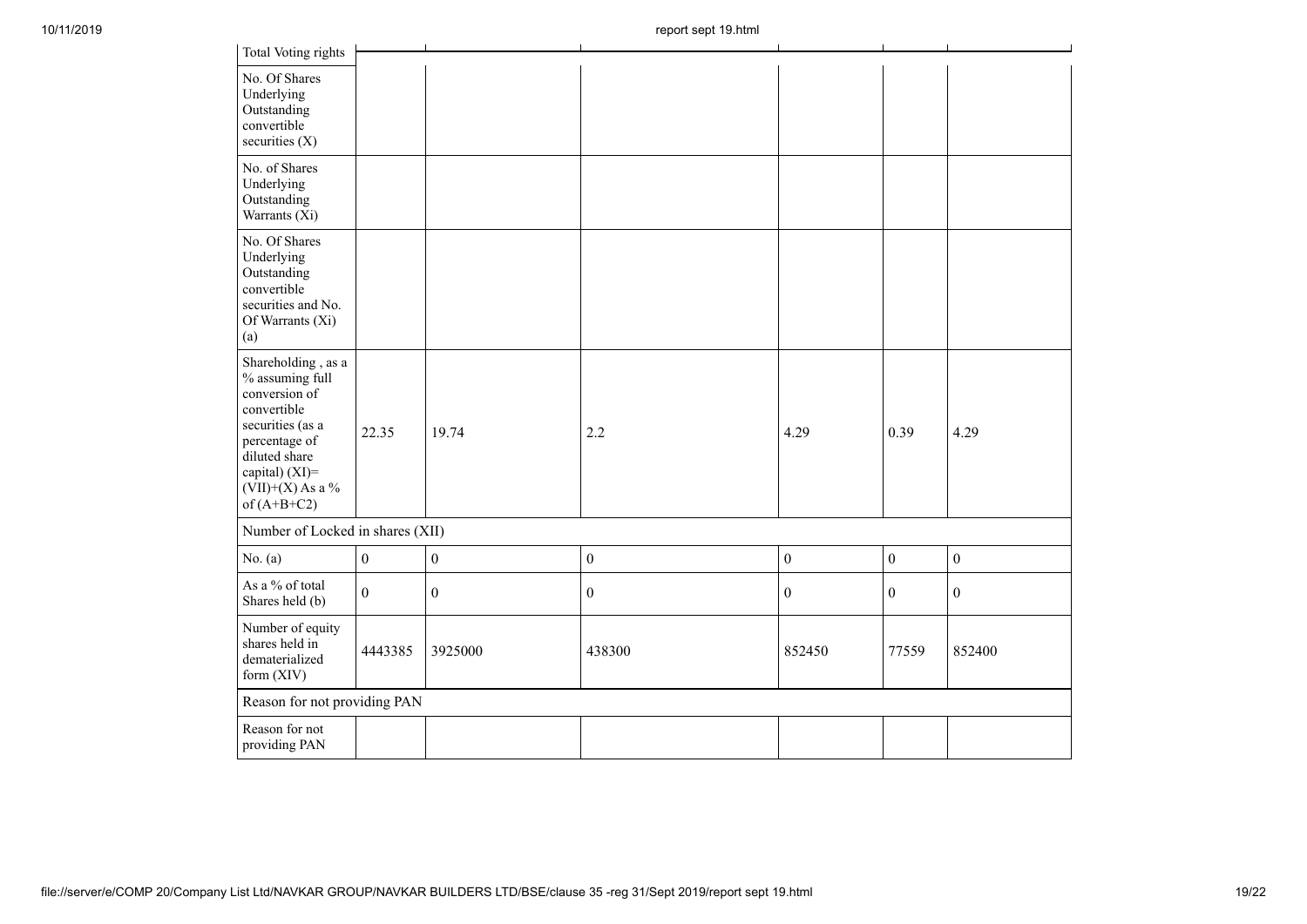|                                                                                                                      | Any Other (specify)                                           |  |  |  |  |  |  |  |  |
|----------------------------------------------------------------------------------------------------------------------|---------------------------------------------------------------|--|--|--|--|--|--|--|--|
| Searial No.                                                                                                          |                                                               |  |  |  |  |  |  |  |  |
| Category                                                                                                             |                                                               |  |  |  |  |  |  |  |  |
| Category / More<br>than 1 percentage                                                                                 |                                                               |  |  |  |  |  |  |  |  |
| Name of the<br>Shareholders (I)                                                                                      | Click here to go back                                         |  |  |  |  |  |  |  |  |
| PAN(II)                                                                                                              | Total                                                         |  |  |  |  |  |  |  |  |
| No. of the<br>Shareholders (I)                                                                                       | 56                                                            |  |  |  |  |  |  |  |  |
| No. of fully paid<br>up equity shares<br>held (IV)                                                                   | 5374394                                                       |  |  |  |  |  |  |  |  |
| No. Of Partly paid-<br>up equity shares<br>held(V)                                                                   |                                                               |  |  |  |  |  |  |  |  |
| No. Of shares<br>underlying<br>Depository<br>Receipts (VI)                                                           |                                                               |  |  |  |  |  |  |  |  |
| Total nos. shares<br>held $(VII) = (IV) +$<br>$(V) + (VI)$                                                           | 5374394                                                       |  |  |  |  |  |  |  |  |
| Shareholding as a<br>% of total no. of<br>shares (calculated<br>as per SCRR,<br>1957) (VIII) As a<br>% of $(A+B+C2)$ | 27.03                                                         |  |  |  |  |  |  |  |  |
|                                                                                                                      | Number of Voting Rights held in each class of securities (IX) |  |  |  |  |  |  |  |  |
| Class eg: X                                                                                                          | 5374394                                                       |  |  |  |  |  |  |  |  |
| Class eg:y                                                                                                           |                                                               |  |  |  |  |  |  |  |  |
| Total                                                                                                                | 5374394                                                       |  |  |  |  |  |  |  |  |
| Total as a $\%$ of<br><b>Total Voting rights</b>                                                                     | 27.03                                                         |  |  |  |  |  |  |  |  |
| No. Of Shares<br>Underlying                                                                                          |                                                               |  |  |  |  |  |  |  |  |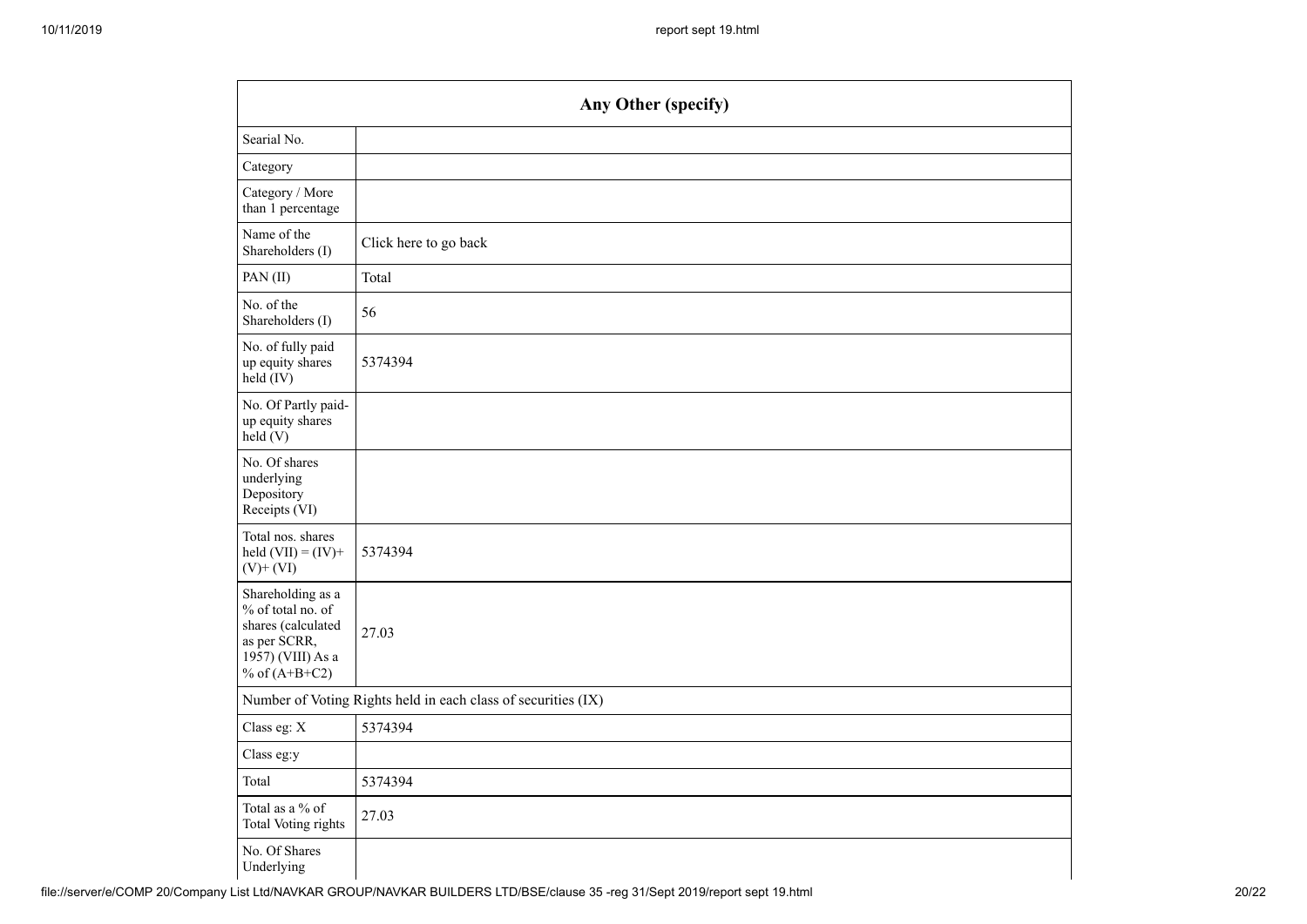| Outstanding<br>convertible<br>securities (X)                                                                                                                                         |                  |
|--------------------------------------------------------------------------------------------------------------------------------------------------------------------------------------|------------------|
| No. of Shares<br>Underlying<br>Outstanding<br>Warrants (Xi)                                                                                                                          |                  |
| No. Of Shares<br>Underlying<br>Outstanding<br>convertible<br>securities and No.<br>Of Warrants (Xi)<br>(a)                                                                           |                  |
| Shareholding, as a<br>% assuming full<br>conversion of<br>convertible<br>securities (as a<br>percentage of<br>diluted share<br>capital) (XI)=<br>$(VII)+(X)$ As a %<br>of $(A+B+C2)$ | 27.03            |
| Number of Locked in shares (XII)                                                                                                                                                     |                  |
| No. (a)                                                                                                                                                                              | $\boldsymbol{0}$ |
| As a % of total<br>Shares held (b)                                                                                                                                                   | $\theta$         |
| Number of equity<br>shares held in<br>dematerialized<br>form (XIV)                                                                                                                   | 5373394          |
| Reason for not providing PAN                                                                                                                                                         |                  |
| Reason for not<br>providing PAN                                                                                                                                                      |                  |